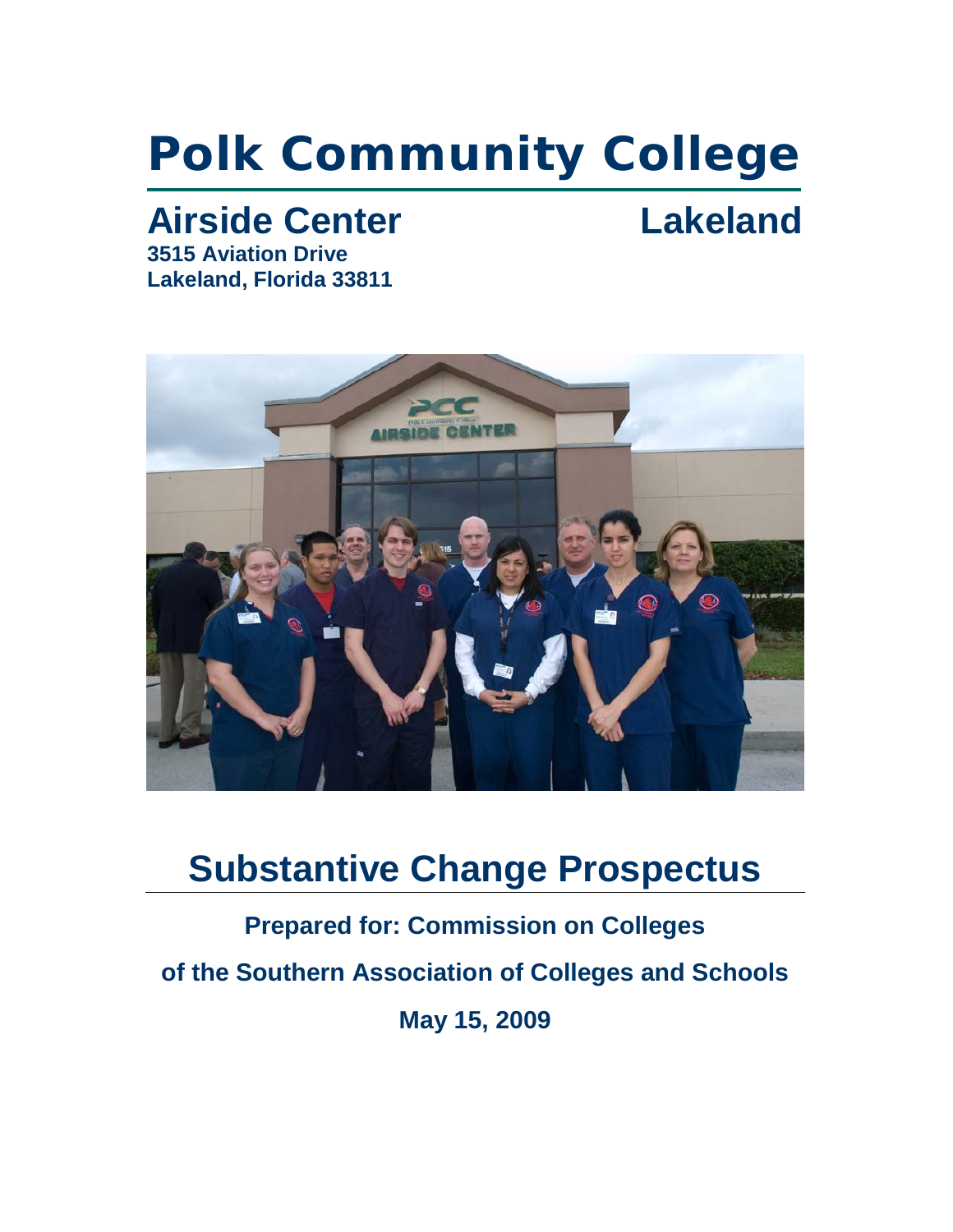## **SUBSTANTIVE CHANGE PROSPECTUS – COVER SHEET**

|                     | <b>Submitted by:</b> Polk Community College                                                                                             |  |
|---------------------|-----------------------------------------------------------------------------------------------------------------------------------------|--|
|                     | <b>Type of Change:</b> Expanding programs at an existing off-campus site from less<br>than 50%, to 50% or more of credits toward degree |  |
| Program(s):         | 1. Cardiovascular Technology<br>2. Diagnostic Medical Sonography<br>3. Radiography                                                      |  |
| <b>School/Unit:</b> | Polk Community College, Airside Center                                                                                                  |  |

#### **Person to be contacted with questions regarding this prospectus:**

*Peter A. Usinger Director of Institutional Research, Effectiveness, and Planning SACS Liaison (863) 297-1009 PUsinger@polk.edu*

#### **Off-Campus sites at which 50% or more of a program's credits are available:**

*None*

#### **Off-campus sites at which 25%-49% of a program's credits are available:**

*Airside Center, Lakeland JD Alexander Center, Lake Wales*

#### **Programs for which 50% or more of program credits are approved for electronic delivery:**

*Associate in Arts (A.A.)*

#### **Certificate and/or degree programs which are related to the proposed program(s):**

*This is not applicable, as this prospectus does not pertain to a newly proposed certificate or degree program but instead to the expansion of an existing Allied Health program to deliver 50% or more* of the *credits toward program requirements during the Fall Term of academic year 2009-2010 at an existing off-campus site (Center).*

#### **Institutional strengths which facilitate the offering of the proposed program(s):**

*This is not applicable, as this prospectus does not pertain to a newly proposed certificate or degree program but instead to the expansion of an existing Allied Health program to deliver 50% or more of the credits toward program requirements during the Fall Term of academic year 2009-2010 at an existing off-campus site (Center). However, PCC has an excellent track record of successful Allied Health programs, an outstanding Allied Health faculty, and strong synergies with local healthcare providers to support the clinical portion of the existing programs and their expansion.*

#### **The List of degrees which PCC is authorized to grant:**

*The current list of degrees as per PCC's 2008-2009 Catalog is shown on the following page.*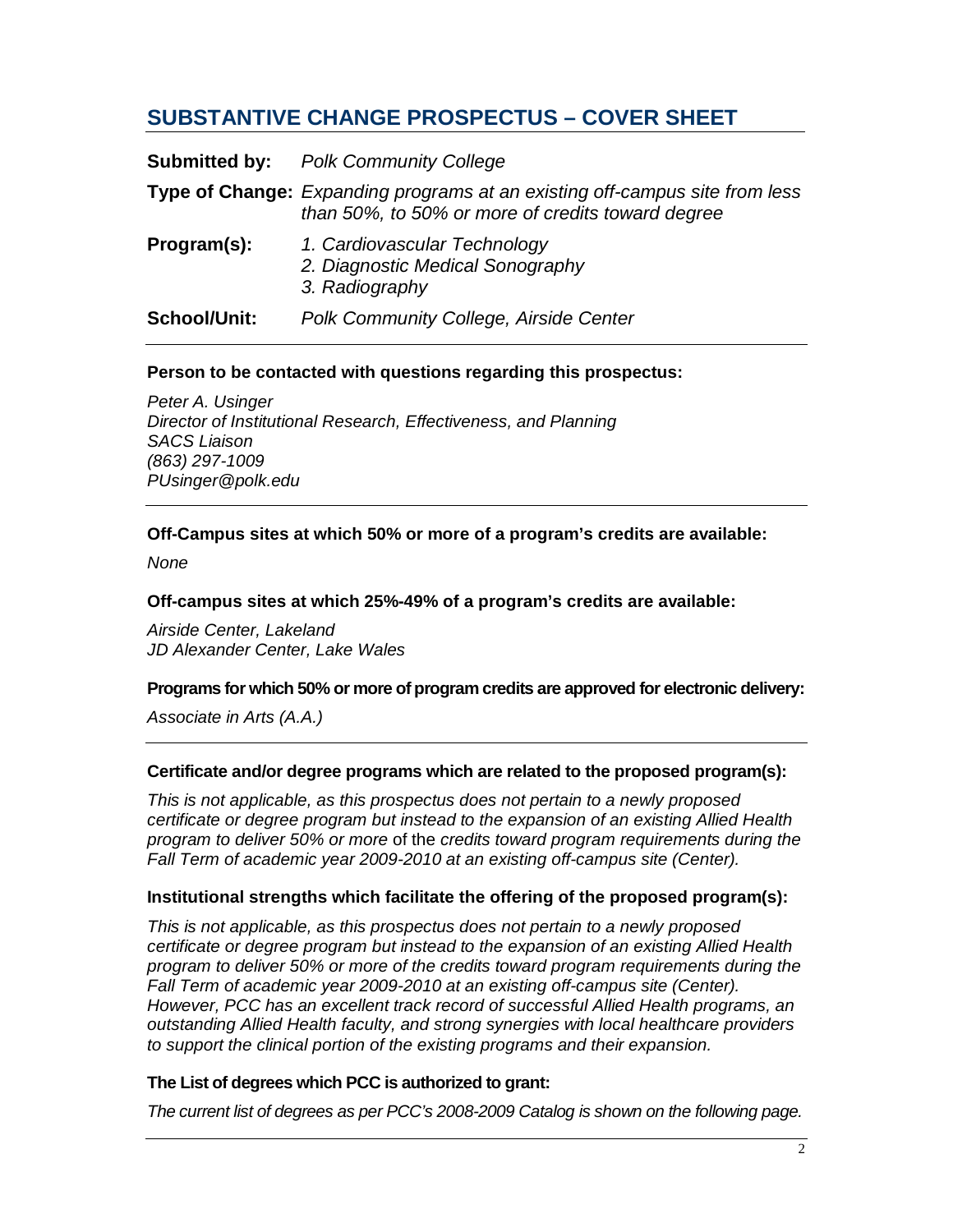#### PROGRAMS OFFERED AT POLK COMMUNITY COLLEGE

#### **ASSOCIATE IN ARTS (AA)**

|           | ASSOCIATE INAINIS (AA)<br>Tracks)    |
|-----------|--------------------------------------|
| (Advising |                                      |
| 11000     | Liberal Arts                         |
| 11050     | Library Sciences                     |
| 11100     | General Transfer-FSC                 |
| 11111     | General Transfer-PCSB                |
| 11200     | Animal Science                       |
| 11210     | <b>Plant Sciences</b>                |
| 11220     | Soils Science                        |
| 11230     | Horticulture Science                 |
| 11240     | Food Science                         |
| 11247     | Nutritional Sciences                 |
| 11250     | Agriculture Science                  |
| 11260     | Agriculture Economics                |
| 11300     | Citrus and Environ. Hort- FSC        |
| 11500     | <b>Business Administration</b>       |
| 11510     | <b>Actuarial Sciences</b>            |
| 11550     | Business Administration - FSC        |
| 11555     | Accounting - FSC                     |
| 11570     | Business Administration - WC         |
| 11700     | Computer Information Systems         |
|           |                                      |
| 11725     | Computer Science                     |
| 12000     | Elementary Education                 |
| 12010     | Elementary Education - USF           |
| 12050     | Education - FSC                      |
| 12190     | Agricultural Teacher Ed (Vocational) |
| 12200     | Biology TeacherEd                    |
| 12210     | Business Teacher Ed (Vocational)     |
| 12220     | Chemistry Teacher Ed                 |
| 12225     | Dance/Drama Education                |
| 12230     | English Teacher Ed                   |
| 12240     | Foreign Languages Teacher Ed         |
| 12250     | Home Economics Teacher Ed            |
| 12260     | Mathematics Teacher Ed               |
| 12265     | Music Teacher Ed                     |
| 12280     | Physics Teacher Ed                   |
| 12290     | Science/Math Teacher Ed - FSU        |
| 12300     | Social Studies Teacher Ed            |
| 12540     | Engineering                          |
| 12550     | Eng Information Systems - USF        |
|           |                                      |
| 12575     | Surveying                            |
| 12600     | Civil Engineering Technology         |
| 12610     | Construction Engineering Tech        |
| 12625     | Design Engineering Technology        |
| 12650     | Electronic Engineering Tech          |
| 12655     | Mechanical Engineering Tech          |
| 12675     | Manufacturing Engineering Tech       |
| 12800     | Foreign Languages                    |
| 12900     | Addictions Studies                   |
| 12903     | <b>Athletic Training</b>             |
| 12905     | Community Health                     |
| 12910     | Health Information Mgmt              |
| 12920     | Health Services Administration       |
| 12925     | Health Sciences (B.S.)               |
| 12930     | Medical Technology                   |
| 12940     | Nursing                              |
| 12950     | Pharmacy                             |
| 12955     | Physical Therapy                     |
| 12970     | Radiologic (Medical) Technology      |
| 12975     | Rehabilitative Services              |
| 12980     | Respiratory Therapy                  |
| 12990     | Dietetics/Nutritional Services       |
| 13000     | Economics & Policy Specialization    |
|           |                                      |
| 13020     | Environmental Management             |
| 13040     | Human Resources Development          |
| 13060     | Waste Mgmt & Util & Water Mgmt       |
| 13100     | Art                                  |
| 13200     | Music                                |
| 13500     | Mass Communications                  |
| 13520     | Mass Communications - FSC            |
| 13600     | Mathematics and Statistics           |
| 13700     | Exercise Science/Wellness            |

| 13720 | Leisure Services - Management      |
|-------|------------------------------------|
| 13740 | Leisure Services - Professional    |
| 13760 | Natural Resources                  |
| 13780 | <b>Therapeutic Recreation</b>      |
| 13800 | Philosophy and Religion            |
| 13900 | Astronomy/Atm Sci/Meteorology      |
| 13950 | <b>Biological Science</b>          |
| 13975 | Biological & Physical Sciences     |
| 14000 | Botany/Zoology                     |
| 14050 | <b>Chemical Sciences</b>           |
| 14100 | Chemistry                          |
| 14200 | Entomology                         |
| 14250 | Environmental Science              |
| 14255 | Wildlife Ecology and Conservation  |
| 14260 | Forest Resources and Conservation  |
| 14300 | <b>Forensic Science</b>            |
| 14350 | Physics                            |
| 14400 | Radiation Physics                  |
| 14500 | <b>Economics - Social Sciences</b> |
| 14550 | Geography                          |
| 14650 | History                            |
| 14700 | Political Science and Government   |
| 14750 | Psychology                         |
| 14800 | Public Administration              |
| 14850 | Social Work                        |
| 14900 | Sociology                          |
| 14925 | <b>Human Services</b>              |

#### **ASSOCIATE IN SCIENCE (AS)**

| 25020                                     | <b>Accounting Technology</b>       |  |
|-------------------------------------------|------------------------------------|--|
| 25030                                     | Bus Admin/Mgt: (BA/BS Career Path) |  |
| 25060                                     | <b>Financial Services</b>          |  |
| 25120                                     | Medical Office Administration      |  |
| 25130                                     | Office Administration              |  |
| 25140                                     | Office Management Administration   |  |
| 25240                                     | Computer Info Systems Analysis     |  |
| 25261                                     | Computer Netwk Eng. MCSE           |  |
| 25263                                     | Computer Netwk Eng. CISCO          |  |
| 25264                                     | Computer Netwk Eng. CCNP           |  |
| 25265                                     | Computer Netwk Eng. LINUX          |  |
| 25266                                     | Computer Netwk Eng. Security       |  |
| 25267                                     | Computer Netwk Eng. Wireless Admin |  |
| 25320                                     | Early Childhood Ed & Mgmt          |  |
| 25450                                     | <b>Emergency Medical Services</b>  |  |
| 25480                                     | Health Information Management      |  |
| 25510                                     | Nursing - Preadmissions            |  |
| 25530                                     | Occupational Therapy Assistant     |  |
| 25540                                     | Physical Therapist Assistant       |  |
| 25560                                     | Invasive Cardiovascular Technology |  |
| 25580                                     | Respiratory Care                   |  |
| 25590                                     | Diagnostic Medical Sonography      |  |
| 25610                                     | Nursing-Bridge Program-Preadm.     |  |
| 25710                                     | Supply Chain Management            |  |
| 25745                                     | Electrical Distribution Tech       |  |
| 25840                                     | Multimedia Technology              |  |
| 25900                                     | CJ Law Enforcement (Exam)          |  |
| 25905                                     | CJ Law Enforcement (Pre-Exam)      |  |
| 25910                                     | CJ Corrections (Exam)              |  |
| 25915                                     | CJ Corrections (Pre-Exam)          |  |
| 25930                                     | CJ Law Enforcement (Pre-1988)      |  |
| 25935                                     | CJ Corrections (Pre-1988)          |  |
| 25980                                     | Fire Science Technology            |  |
| <b>ASSOCIATE IN APPLIED SCIENCE (AAS)</b> |                                    |  |
| A5020                                     | <b>Accounting Technology</b>       |  |
| A5041                                     | Bus Admin/Mgt: Business Admin      |  |
| A5042                                     | Bus Admin/Mgt: Marketing-Program   |  |
| A5043                                     | Bus Admin/Mgt: Insurance-Program   |  |
| A5060                                     | <b>Financial Services</b>          |  |

Medical Office Administration

Office Management Administration

Office Administration

A5120 A5130

A5140

| A5240 | Computer Info Systems Analysis     |
|-------|------------------------------------|
| A5261 | Computer Netwk Eng. MCSE           |
| A5263 | Computer Netwk Eng. CISCO          |
| A5264 | Computer Netwk Eng. CCNP           |
| A5265 | Computer Netwk Eng. LINUX          |
| A5266 | Computer Netwk Eng. Security       |
| A5267 | Computer Netwk Eng. Wireless Admin |
| A5320 | Early Childhood Ed & Mgmt          |
| A5450 | <b>Emergency Medical Services</b>  |
| A5480 | Health Information Management      |
| A5530 | Occupational Therapy Assistant     |
| A5540 | Physical Therapist Assistant       |
| A5570 | Radiologic Technology              |
| A5572 | PCC-LRMC-Artic Radiograph Prog     |
| A5745 | Electrical Distribution Tech       |
| A5840 | Multimedia Technology              |
| A5850 | Supply Chain Management            |
| A5900 | CJ Law Enforcement (Exam)          |
| A5905 | CJ Law Enforcement (Pre-Exam)      |
| A5910 | CJ Corrections (Exam)              |
| A5915 | CJ Corrections (Pre-Exam)          |
| A5930 | CJ Law Enforcement (Pre-1988)      |
| A5935 | CJ Corrections (Pre-1988)          |
| A5980 | Fire Science Technology            |
|       |                                    |

#### **APPLIED TECHNICAL DIPLOMA**

| B8130        | Emergency Medical Tech |
|--------------|------------------------|
| <b>B8060</b> | Medical Transcription  |

#### **CREDIT CERTIFICATES**

| טכטסנ | Coding opecialist                        |
|-------|------------------------------------------|
| 58160 | Paramedic                                |
| 58228 | Office Support Tech Certificate          |
| 58229 | Office Specialist Tech Certificate       |
| 58230 | Office Management Certificate            |
| 58310 | Microcomputer Repair/Install Certificate |
| 58320 | <b>MCSE</b> Certificate                  |
| 58340 | Cisco (CCNA) Certificate                 |
| 58350 | Advanced Cisco (CCNP) Certificate        |

- Computer Programming Microsoft 68360
	-

#### **VOCATIONAL CERTIFICATES**

| 00כ8כ<br>Correctional Officer Certificate |  |
|-------------------------------------------|--|
|-------------------------------------------|--|

- 58510 Cross-Over Corr to Law Enf
- 58550 Corr Officer To Corr Probation
- 58610 CMS Basic Law Enforcement
- 58650 Correctional Probation Officer

# 

- 
- 
- $\frac{27701}{27702}$ Nuclear Medicine Tech (HCC)
- Dental Hygiene (PHCC)
- 27709 Radiation Therapy Tech (HCC)
- 27711 Dental Hygiene (HCC)

# NON-DEGREE SEEKING<br>30060 Honors

- Honors
- 38888 Non-Degree Seeking
- 39020 Teacher Recertification
- F9025 Educator Prep Institute (EPI) Certificate
- 39030 Transient
- 39070 Post Baccalaureate
- 39080 Post Associate of Arts Degree
- 39085 Post Associate of Science Degree

2008-2009 Catalog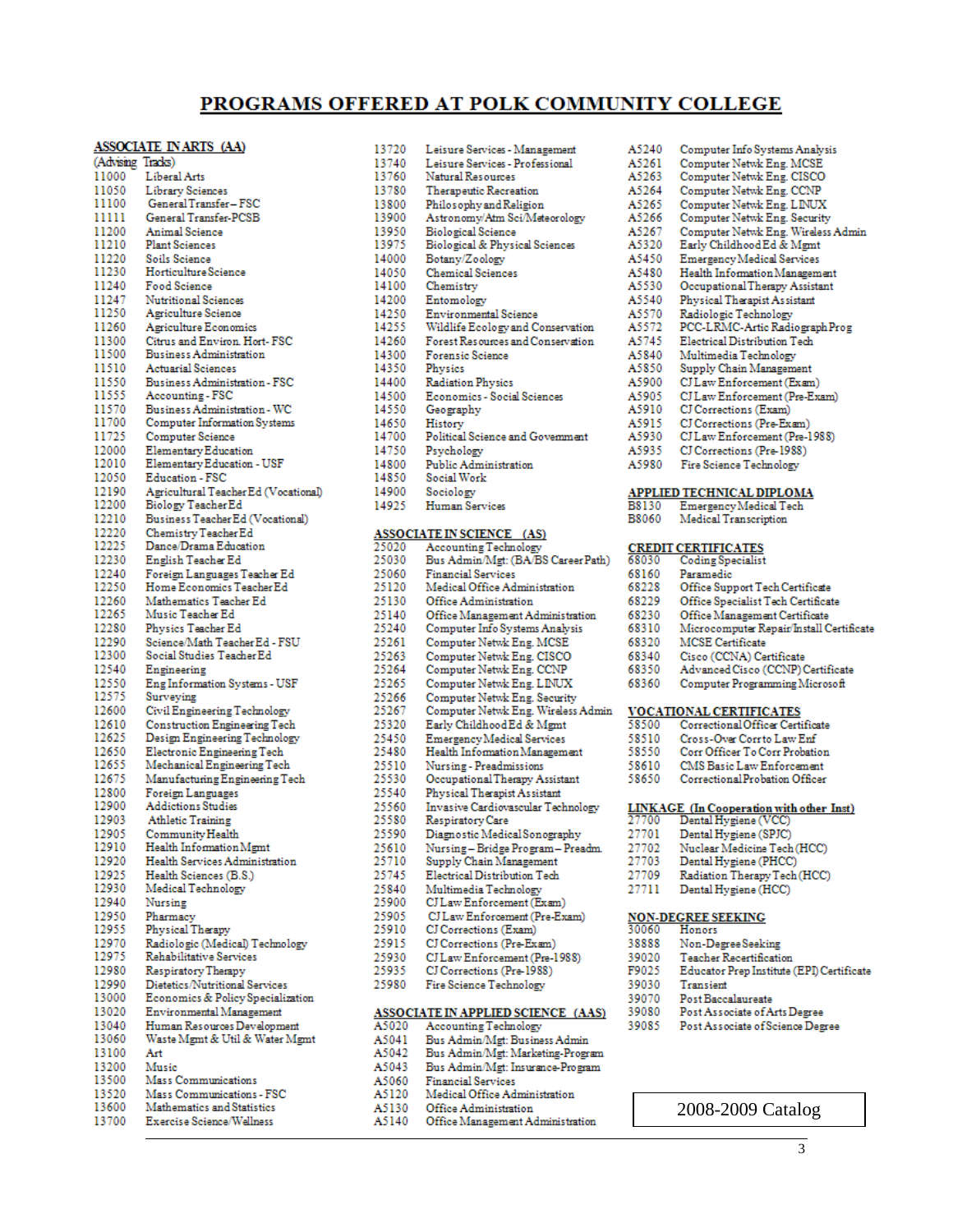# **Table of Contents**

|                                         | Page           |
|-----------------------------------------|----------------|
| Abstract                                | 5              |
| <b>Background Information</b>           | 5              |
| Assessment of Need and Program Planning | 6              |
| Description of the Change               | $\overline{7}$ |
| <b>Faculty</b>                          | 16             |
| <b>Library/Leaning Resources</b>        | 17             |
| <b>Physical Resources</b>               | 19             |
| <b>Financial Support</b>                | 21             |
| <b>Evaluation and Assessment</b>        | 23             |
| Appendices                              | 37             |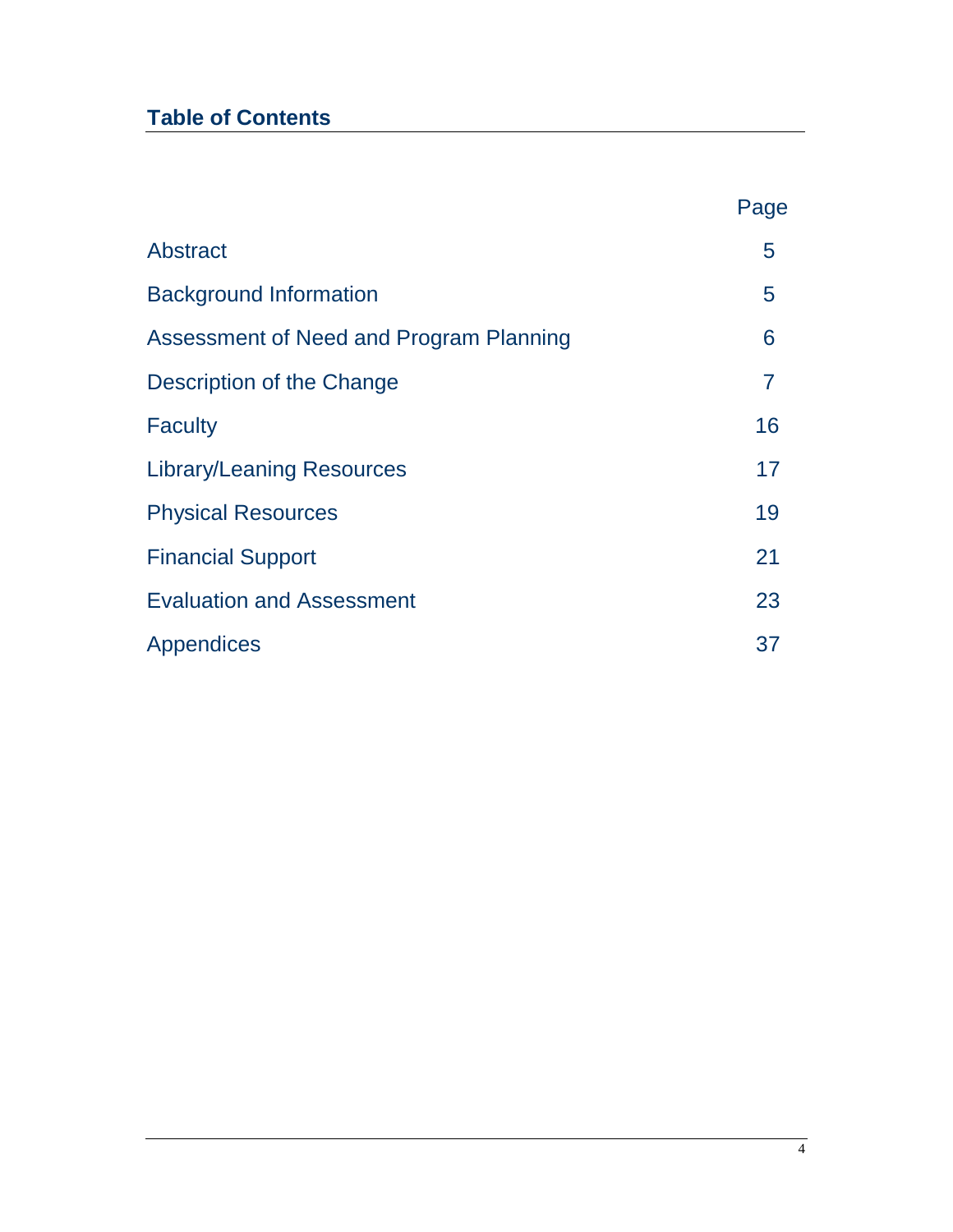# **Abstract**

Polk Community College is requesting a substantive change to offer 50% or more of the required program credits for three of its Allied Health programs: Cardiovascular Technology, Diagnostic Medical Sonography, and Radiography at the Airside Center, an existing off-campus instructional site. The Airside Center street address is:

• PCC Airside Center; 3515 Aviation Drive; Lakeland, FL 33811

The Airside Center was created to address an immediate need for instructional space, to meet demand for a trained workforce by local employers, and to provide for residents seeking jobs or job advancement in West Polk County. It provides room for PCC's Medical Imaging Complex, which currently includes the new Diagnostic Medical Sonography Program, the new Cardiovascular Program, and the Radiography Program (relocated from the Winter Haven campus). In addition, it supplies the interim space for the Corporate College, which provides training in partnership with local manufacturing and supply companies. The building is owned by the City of Lakeland, with whom the College signed a multi-year lease. After significant renovations, classes started at the Airside Center on January 7, 2008.

One hundred and twenty students are currently served by the center. The projected demand for the Airside Center programming is subject to ongoing evaluation with growth of enrollment.

### **Background Information**

The original creation of the Airside Center and the subsequent request to offer 50% or more of the program credits for Cardiovascular Technology, Diagnostic Medical Sonography, and Radiography are clearly linked to the College mission through the strategic planning process. Polk Community College has engaged in a college-wide process of soliciting broad-based input from faculty and staff to develop strategic goals and objectives for a rolling 5-year strategic plan. Four College goals and associated objectives resulted from this process. Goal #1 aligns most closely with the proposed change (See Appendix A, *PCC Strategic Plan 2007-2012*).

- Goal #1: Enhance the College's contributions to Polk County through quality programs and services that ensure the highest level of student achievement.
- Objective 1.1: Improve student access by adding new PCC site locations.
- Objective 1.2: Increase student retention and annual FTE enrollment across credit and non-credit courses.

This change will allow students in the programs to take more of their coursework at the Airside Center, supporting the student-cohort concept inherent in the design of each of these programs.

The creation of the Airside Center was approved by the Polk Community College District Board of Trustees at its July 2007 meeting.

The programs offered at the Airside Center are not offered on the Polk Community College Winter Haven or Lakeland campus, or any other off-campus site.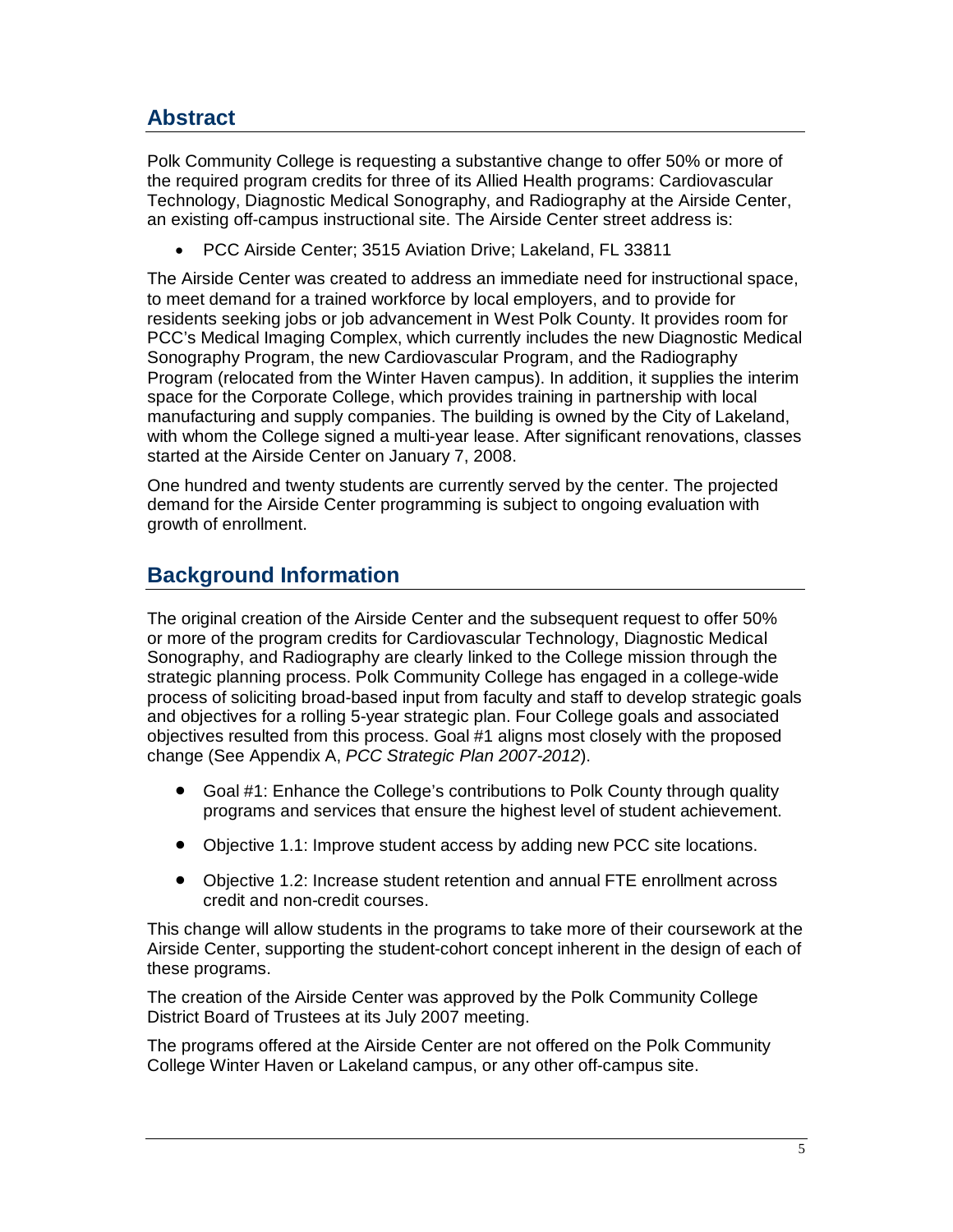## **Assessment of Need and Program Planning/Approval**

The creation of the Airside Center and the request to offer 50% or more of the program credits for the Cardiovascular Technology, Diagnostic Medical Sonography, and Radiography programs at this site are the result of a lack of available classroom and lab space on the existing PCC campuses. This shortage of facility space was due to unprecedented growth in FTE enrollment (see Appendix B, *PCC FactBook 2007- 2008*) and a need to find a location to house these programs that aligned with the *PCC Master Plan* (see Appendix C, *Site Designation Request*).

At the time of its move to the Airside Center in January 2008, the Radiography Program was already well established at the Winter Haven campus. The need for relocation was primarily due to space shortages on this campus and the foreseen advantages of offering these three programs, which will form PCC's Medical Imaging Complex, under one roof. The College's assessment of the need for the creation of the recently established Cardiovascular Technology and Diagnostic Medical Sonography programs follows.

#### **Cardiovascular Technology**

According to the U.S. Department of Labor, cardiovascular technologists and technicians represent one of the fastest growing occupations in the country. This occupation is projected to experience a 33% increase in jobs nationwide between 2004 and 2014. This growth is the result of an aging population; older individuals have a higher incidence of heart problems and require diagnostic imaging more than younger individuals. Employment of vascular technologists and echo-cardiographers will grow as advances in vascular technology and sonography reduce the need for more costly and invasive procedures. This program establishes career tracks that culminate in an A.S./A.A.S. degree in cardiovascular technology.

Cardiovascular technology appears on the *State and Regional Targeted Occupations Lists for 2007-2008*. Florida lists a 2.63% annual growth in jobs, with 156 openings. Additionally, the regional healthcare providers have identified a significant need for this program based on the hiring challenges of their facilities. The need identified by these regional partners is reflected in letters of support from Lakeland Regional Medical Center, Winter Haven Hospital, Heart of Florida Regional Medical Center, Bartow Regional Medical Center, and Lake Wales Medical Center.

#### **Diagnostic Medical Sonography**

According to the U.S. Department of Labor, employment of diagnostic medical sonographers is expected to grow much faster than the average employment growth rate for all occupations through 2014. As the population grows and ages, there will be an increased demand for diagnostic imaging and therapeutic technology. This occupation shows a projected increase in jobs nationwide of at least 27% between 2004 and 2014. Growth will occur as the population ages, as older individuals have a higher incidence of health problems and use more diagnostic imaging. Employment of diagnostic medical sonographers will grow as advances in technology reduce the need for more costly and invasive procedures. Additionally, diagnostic medical sonographers are recognized by the Bureau of Labor Statistics as a high-wage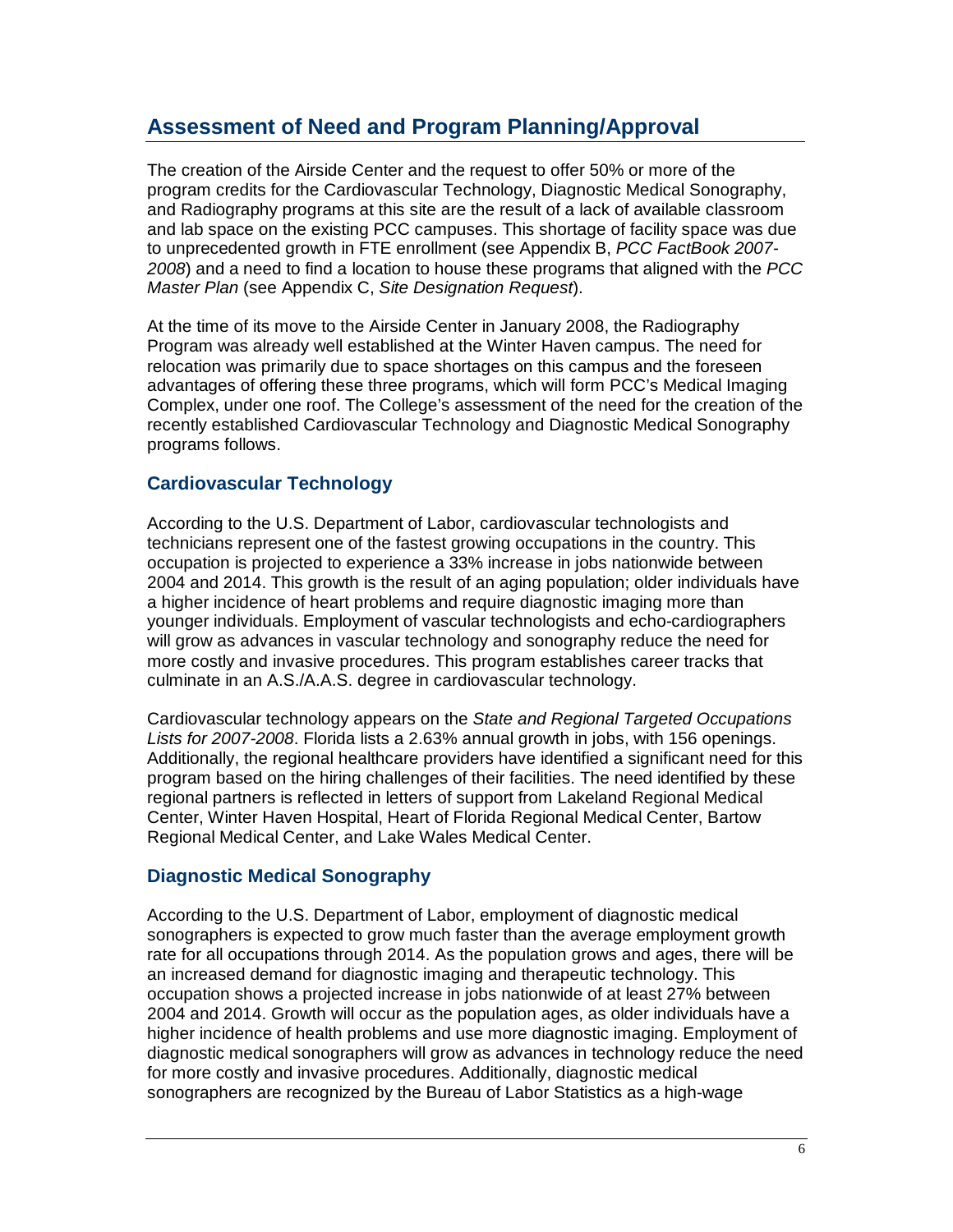occupation. This program will establish career tracks that culminate in an A.S./A.A.S. degree in Diagnostic Medical Sonography (DMS).

DMS appears on the *State and Regional Targeted Occupations Lists for 2007-2008*. Florida lists a 3.6% annual growth rate in jobs, with 211 openings. DMS is characterized as a high-skill/high-wage career. Additionally, the regional healthcare providers have identified a significant need for this program based on the hiring challenges of their facilities. The need identified by these regional partners is reflected in letters of support from Lakeland Regional Medical Center, Winter Haven Hospital, Heart of Florida Regional Medical Center, Bartow Regional Medical Center, and Lake Wales Medical Center.

Both the Cardiovascular Technology and Diagnostic Medical Sonography programs have been reviewed and approved the Polk Community College Academic Quality Council, the College's curriculum committee. The Cardiovascular Technology program was approved at the September 2008 Academic Quality Council meeting; the Diagnostic Medical Sonography program was approved at the October 2007 PCC Academic Quality Council meeting.

#### **Description of the Change**

The proposed change involves the expansion of an off-campus site, the Polk Community College Airside Center. Beginning fall 2009 (contingent upon SACS approval), students in Cardiovascular Technology, Diagnostic Medical Sonography, and Radiography degree programs can earn 50% or more of the credits toward their chosen program of study.

#### **Cardiovascular Technology**

The Cardiovascular Technology Program fosters and supports creative and positive learning experiences within an atmosphere of academic excellence and continuous improvement. The College's goal is to provide every student with the knowledge, skills, and professional attributes needed to excel within the invasive diagnostic and interventional cardiovascular fields.

The Cardiovascular Technology Program provides students with an organized curriculum that includes the College-required General Education classes in addition to the required core classes for the Invasive Cardiovascular Curriculum. The Invasive Cardiovascular Specialist is a vital member of the cardiac catheterization and peripheral vascular teams. His/her primary role is to assist and scrub with physicians during diagnostic and interventional cardiovascular procedures, monitor a patient's hemodynamic status during the procedure, and to operate specialized imaging equipment with consideration of radiation safety.

The Cardiovascular Technology program provides highly-skilled individuals capable of critical thinking in a fast-paced environment to a specialty that is vital to the diagnosis and treatment of patients with Coronary Artery Disease (CAD) and Peripheral Artery Disease (PAD). The field is continually expanding due to the increase in the middle aged and elderly populations in Polk County (and throughout the nation). According to the U.S. Department of Labor, employment of cardiovascular technologists is expected to grow by approximately 27% over the next decade. Individuals in this demographic are prone to develop CAD and PAD resulting from the normal aging process.

Graduates from the Cardiovascular Technology Program find employment in hospital Cardiac Catheterization Labs, Outpatient Cardiovascular Labs, traveling agencies, and other industry-related facilities in Florida and throughout the country. Entry-level technologists can expect to make approximately \$40,000 per year.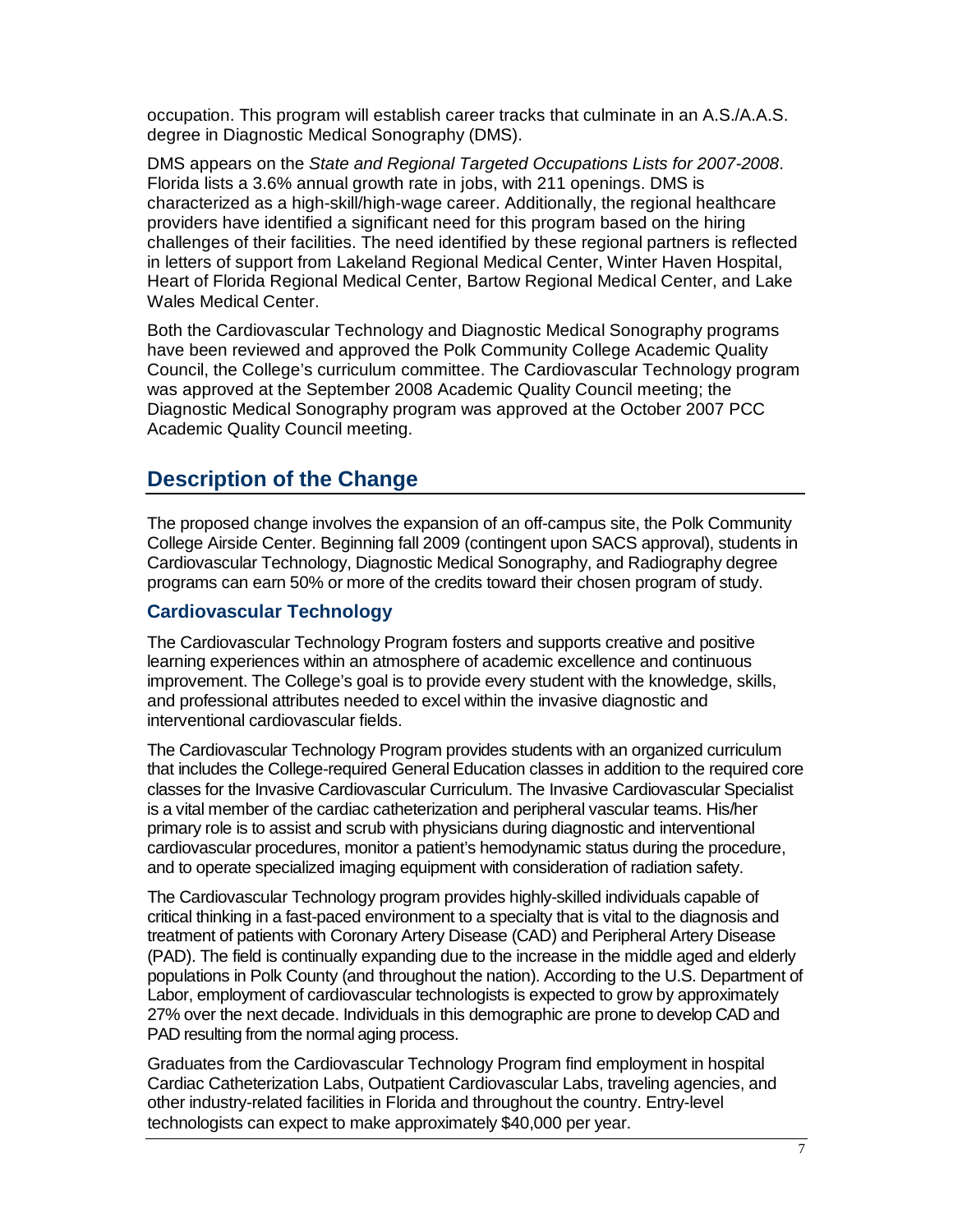This pay is based on a 40-hour work week and has the potential to increase with on-call pay and shift differential. Graduates are also eligible to take the national board exams administered by Cardiovascular Credentialing International (CCI) for the Registered Cardiovascular Invasive Specialist (RCIS) credential.

#### **PROGRAM OUTCOMES**

- 1. Prepare students for immediate employment with minimal additional training in diagnostic and interventional cardiac catheterization labs and clinics.
- 2. Acquaint students with the knowledge of normal versus abnormal conditions that affect cardiac and peripheral systems.
- 3. Develop effective learning domains that delineate the student's role and responsibilities regarding the patient, the physician, and other catheterization team members.
- 4. Provide students with the cognitive and psychomotor domains needed to assist the physician by mastering competencies in patient care and technical procedural skills.
- 5. Prepare students to successfully complete the CCI examination for RCIS with a 60% pass rate for first-time test takers.
- 6. Encourage students to attend and/or participate in local professional society functions and continuing educational experiences after graduation and successful completion of the national registry exam.
- 7. Encourage students to maintain high standards regarding their professional ethics and practices as they serve the needs of the community as Invasive Cardiovascular Technologists.

#### **ACCREDITATION**

The Cardiovascular Technology Program is a new, limited-enrollment healthcare program at PCC. The program is seeking accreditation through the Commission on Accreditation of Allied Health Education Programs (CAAHEP) upon the recommendation of the Joint Review Committee on education in Cardiovascular Technology (JRC-CVT).

#### **ADMISSION CRITERIA**

The following are the minimum requirements for admission to the Cardiovascular Technology Program:

- 1. Acceptance to Polk Community College (as a credit student) with all required admission documents received by the Registrar.
- 2. Completion of any required College Preparatory courses.
- 3. A documented overall GPA of 2.0 or higher (at the time of admission).
- 4. A documented GPA of 2.0 or higher in all prerequisite courses (at the time of admission).
- 5. Completion of the following prerequisite courses prior to admission in the program: ENC 1101 English Composition
	-
	- MAC 1105 College Algebra (or higher)<br>BSC 2085C Anatomy and Physiology I 2085C Anatomy and Physiology I
	- HSC 1531 Medical Terminology

#### **ADDITIONAL PROGRAM REQUIREMENTS**

These additional admission requirements are to be completed after acceptance into the program: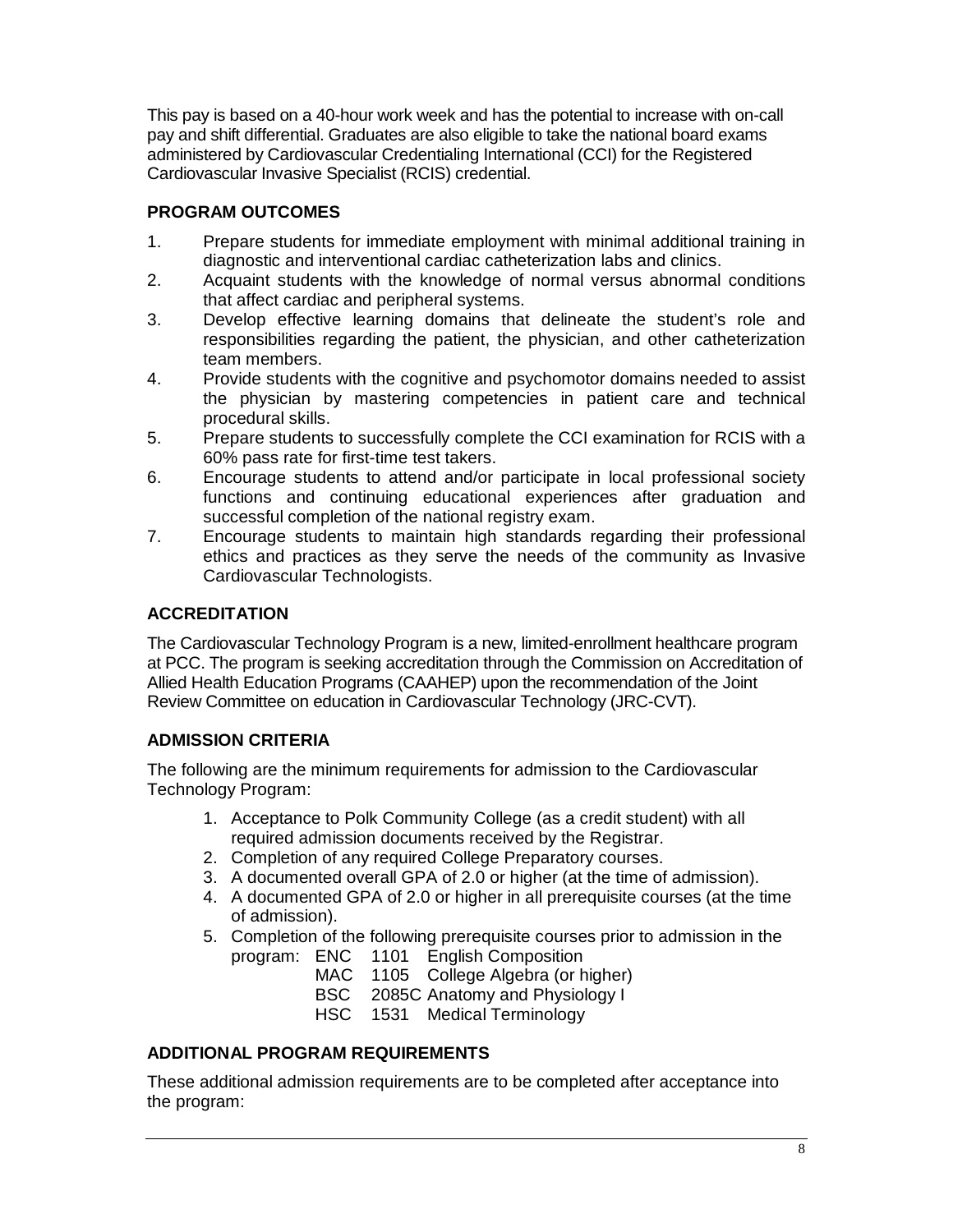- 1. Complete Medical Physical
- 2. Immunization and Communicable Disease Screening
- 3. 10 Panel Drug Screening
- 4. Signed Affidavit of Moral Character attesting to the non-committance of specific criminal acts
- 5. Florida Department of Law Enforcement (FDLE) background check
- 6. Current CPR certification

*The Program Director provides information regarding the completion of these additional admission requirements with the letter of acceptance sent to each student.*

#### **ADMISSION PROCESS**

In August 2008, the Cardiovascular Technology Program began admitting students using a "selective admissions" procedure. Students seeking admission into the program must receive an application to the program at a required meeting with the Program Director. An application and documentation of the clinical observation hours must be submitted no later than May 1 of each year (for the August admission class). Failure to submit the proper documentation by this deadline will result in disqualification of a student for an upcoming class.

A selection committee meets for the evaluation of applications during the second week of May. Notices of acceptance are mailed to students during the third week of May. The committee evaluates applications utilizing the following criteria: college grade point average, number of credits completed that apply to the General Education requirements for an A.S. degree in Cardiovascular Technology, prior healthcare experience related to this field of study, and the establishment of Polk County residency.

The following prerequisite courses must be completed with a GPA of 2.0 or higher before an application is considered for acceptance:

- ENC 1101 English Composition
- MAC 1105 College Algebra (or higher)
- BSC 2085C Anatomy and Physiology I
- HSC 1531 Medical Terminology

*PCC reserves the right to make changes in the admission criteria as circumstances require. Every reasonable effort is made to communicate changes in the program to potential students.*

#### **PROGRAM COST**

The cost of the program is approximately \$8,500. This cost includes fees for the courses, books, uniforms, the National Registry exam, and ACLS Certification. This figure does not include any College Preparatory courses that a student may require.

#### **CERTIFICATION EXAMINATION**

Following the completion of all requirements for graduation from the Cardiovascular Technology Program, graduates are eligible to sit for the National Registry exam administered by Cardiovascular Credentialing International (CCI). After successful completion of this exam, the graduate is credentialed as a Registered Cardiovascular Invasive Specialist (RCIS).

Radiological Technologists (RT) have the option to sit for both the registry administered by CCI and the registry administered by the American Registry of Radiological Technologist (ARRT) for Cardiovascular Intervention (CI). After successful completion of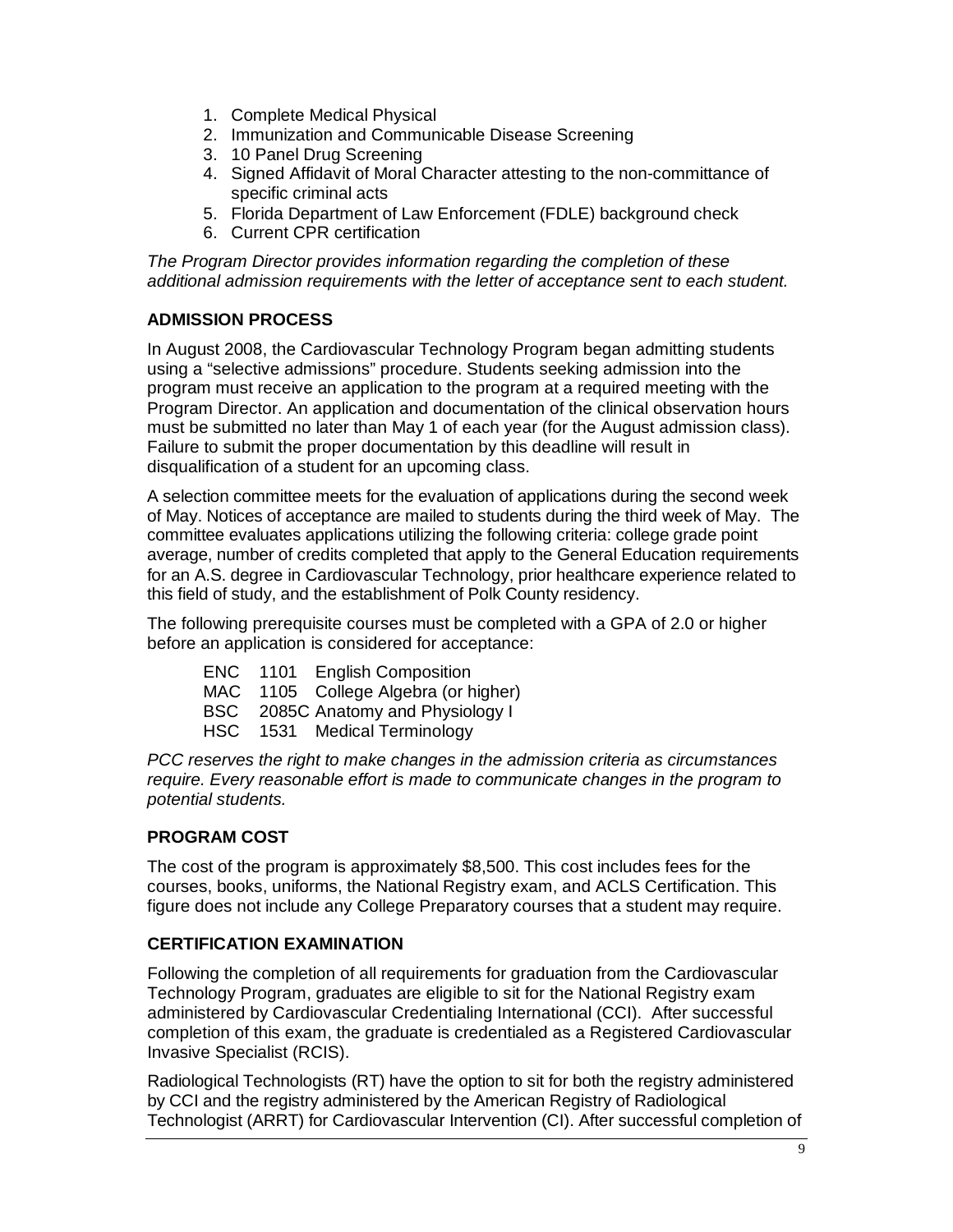this exam, the graduate earns additional credentials and is listed as RT(R)(CI). If graduates opt to take both registries, they can receive the credentials RT(R)(CI), RCIS.

#### **ELECTIVES**

Students are encouraged to add appropriate electives to their programs of study as their schedules permit. Electives such as Computer Technology, Human Relations, Chemistry, Microbiology, or other Health Science courses would be pertinent to careers in Cardiovascular Technology. While these courses are not required, they serve to prepare students to enter the allied health workforce and act as additional preparation for the national registry exams.

#### **PROGRAM CURRICULUM**

|                                   |                                       | <b>Credits</b> | <b>Location</b>                                                    |
|-----------------------------------|---------------------------------------|----------------|--------------------------------------------------------------------|
|                                   | <b>General Education Requirements</b> | 19             | L=Lakeland<br>Campus<br>W=Winter Haven<br>Campus<br>Airside Center |
| <b>ENC 1101</b>                   | <b>English Composition</b>            | 3              | L/W/Airside                                                        |
| <b>MAC1105</b>                    | College Algebra (or higher)           | 3              | L/W/Airside                                                        |
| <b>PHI 2600</b>                   | <b>Ethics</b>                         | 3              | L/W/Airside                                                        |
| <b>PSY 2012</b>                   | Psychology                            | 3              | L/W/Airside                                                        |
| <b>BSC 2085C</b>                  | Anatomy and Physiology I              | 5              | L/W                                                                |
| <b>HLP 1081</b>                   | <b>Wellness Concepts</b>              | $\overline{2}$ | L/W                                                                |
| <b>Core Program Requirements</b>  |                                       | 58             |                                                                    |
| <b>HSC 1531</b>                   | <b>Medical Terminology</b>            | $\overline{2}$ | L/W                                                                |
| <b>BSC 2086C</b>                  | Anatomy and Physiology II             | 5              | L/W                                                                |
| <b>CVT 1000C</b>                  | Intro to Cardiovascular Technology    | 4              | Airside                                                            |
| <b>CVT 1261</b>                   | Cardiovascular Anatomy & Physiology   | 4              | Airside                                                            |
| <b>CVT 1220</b>                   | Cardiovascular Pharmacology           | 3              | Airside                                                            |
| <b>CVT 2420C</b>                  | <b>Invasive Cardiology I</b>          | 3              | Airside                                                            |
| <b>CVT 2421C</b>                  | <b>Invasive Cardiology II</b>         | 3              | Airside                                                            |
| <b>CVT 2500</b>                   | <b>EKG</b> Interpretation             | 3              | Airside                                                            |
| <b>CVT 2510</b>                   | <b>Medical Instrumentation</b>        | 3              | Airside                                                            |
| <b>CVT 2100L</b>                  | Cardiovascular Practicum I            | $\overline{2}$ | Hospital                                                           |
| <b>CVT 2511</b>                   | Radiation Biology and Protection      | 3              | Airside                                                            |
| <b>CVT 2110L</b>                  | Cardiovascular Practicum II           | 6              | Hospital                                                           |
| <b>CVT 2120L</b>                  | Cardiovascular Practicum III          | 6              | Hospital                                                           |
| <b>CVT 2211</b>                   | <b>Critical Care Applications</b>     | $\overline{2}$ | Airside                                                            |
| <b>CVT 2843L</b>                  | Cardiovascular Practicum IV           | 6              | Hospital                                                           |
| <b>CVT 2844L</b>                  | Cardiovascular Practicum V            | 3              | Hospital                                                           |
| <b>Total Program Credit Hours</b> |                                       | 77             |                                                                    |

#### **CVT LIBRARY/LEARNING RESOURCES**

In addition to the resources described further below (see page 17), a special resource room (Room 134, see also room layout on page 19) is designated to hold programrelevant Allied Imaging reference books.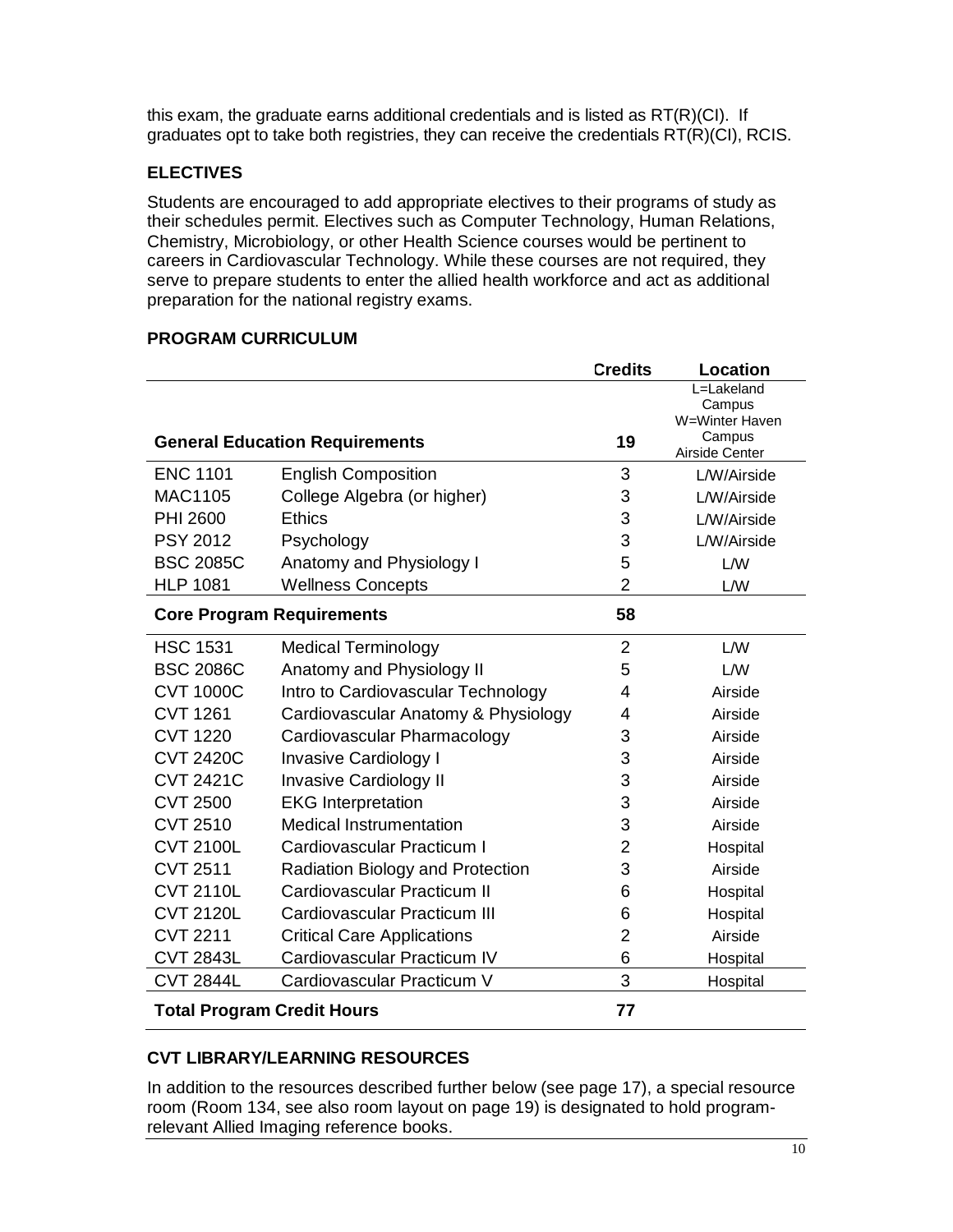#### **Diagnostic Medical Sonography**

The Diagnostic Medical Sonography (DMS) program fosters and supports creative and positive learning experiences within an atmosphere of academic excellence and continuous improvement. The College's goal is to provide every student with the knowledge, skills, and professional attributes necessary to succeed as sonographers.

Diagnostic Medical Sonography is the specific allied imaging modality that uses special equipment to direct high-frequency sound waves into the patient's body. Sonographers are the highly-skilled professionals who operate the equipment that collects the reflected echoes and forms an image that may be videotaped, transmitted, or photographed for interpretation and diagnosis by a physician. There are several areas of specialization in the field of Sonography, including specialization in the Abdomen, Obstetrics/Gynecology, Echocardiography, Vascular Technology, Neurosonology, and Ophthalmology.

The DMS program provides its students with an organized curriculum that includes College-required General Education classes in addition to the required core classes for the Diagnostic Medical Sonography curriculum. The program emphasizes the responsibilities of the sonographer in promoting high clinical standards within the field of Sonography. These responsibilities include independent decision making and critical thinking that are vital to assisting the physician in his or her diagnosis.

Employment of diagnostic medical sonographers is expected to grow continuously as the population grows and ages, increasing the demand for diagnostic imaging and therapeutic technology. Median annual earnings were \$52,000 in 2004 based upon a 40-hour work week, with the potential to earn additional pay for on-call responsibilities. Sonographers are employed in hospitals, private physicians' offices, and diagnostic imaging centers. Graduates of the program are eligible to take the National Board exams administered by the American Registry for Diagnostic Medical Sonographers (ARDMS) for the Registered Diagnostic Medical Sonographer (RDMS) credential.

#### **PROGRAM OUTCOMES**

- 1. Prepare student sonographers to successfully complete the ARDMS examination with a minimum of 75% pass rate for first-time test takers.
- 2. Prepare student sonographers for immediate employment in diagnostic sonography by providing opportunities to master competencies in technical skills, patient care practices, critical-thinking situations, problem-solving skills, and effective communication.
- 3. Encourage student sonographers to attend and/or participate in local professional society functions, as well as in continuing educational experiences.
- 4. Encourage student sonographers to maintain high professional ethics and practices as they serve the needs of the community as sonographers.

#### **ACCREDITATION**

The Diagnostic Medical Sonography Program is a new, limited-enrollment program at PCC. The program is seeking accreditation through the *Commission on Accreditation of Allied Health Education Programs (CAAHEP)* upon the recommendation of the *Joint Review Committee on Education in Diagnostic Medical Sonography (JRC-DMS).*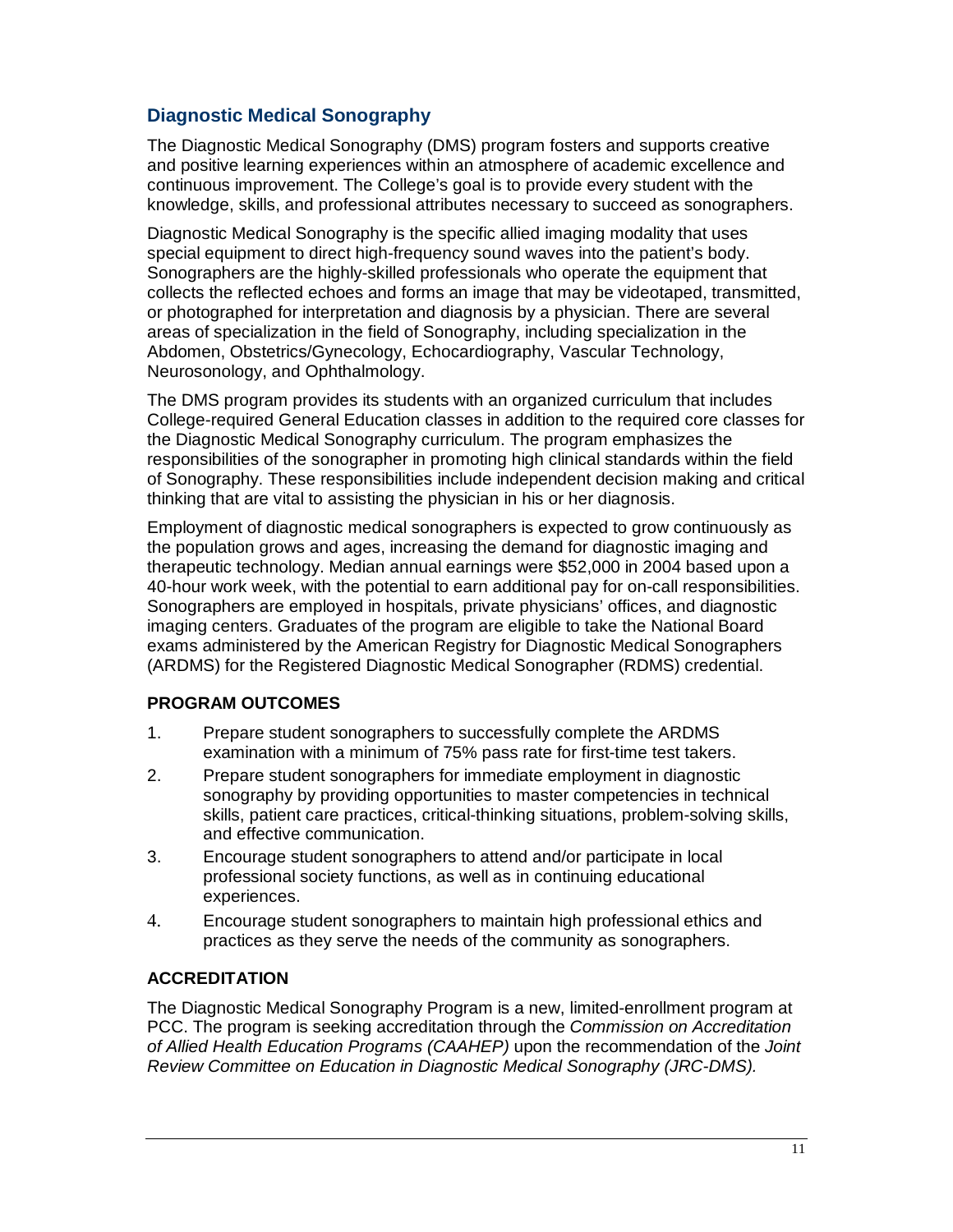#### **ADMISSION CRITERIA**

The following are minimum requirements for admission to the Diagnostic Medical Sonography Program:

- 1. Acceptance to Polk Community College (as a credit earning student) with all of the required admission documents received by the Registrar.
- 2. Completion of any required College Preparatory courses.
- 3. Documentation of an overall GPA of 2.0 or higher (at the time of admission).
- 4. Documentation of a GPA of 2.0 or higher in all prerequisite courses (at the time of admission).
- 5. Completion of the following prerequisite courses prior to admission into the program: ENC 1101 English Composition I
	- MAC 1105 College Algebra BSC 2085C Human Anatomy and Physiology I
	- PHY 2001C Basic Concepts of Physics

#### **ADDITIONAL PROGRAM REQUIREMENTS**

Admission requirements that are to be completed after admission into the program:

- 1. Physical examination and Essential Functions screening
- 2. Immunization and Communicable Disease Screening
- 3. Drug Screening
- 4. Current Cardiopulmonary Resuscitation (CPR) Certification
- 5. Signed Affidavit of Moral Character attesting to the non-committance of specific criminal acts
- 6. Florida Department of Law Enforcement (FDLE) background check

*The Program Director provides information regarding the completion of these additional admission requirements with the student's letter of acceptance.*

#### **ADMISSION PROCESS**

The Diagnostic Medical Sonography Program admits students under a "selective admissions" procedure. Students seeking admission to the program must receive a program application from the Program Director. Applications must be submitted by August 31 of each year (for a January start date). Failure to submit the required documentation by the deadline prevents a student from starting in the upcoming class.

A selection committee meets during the second week of September for evaluation of applications. Letters of acceptance are mailed during the third week of September. The committee evaluates the applications using the following criteria: college grade point average, number of credits completed that apply to the General Education requirements for the A.S. degree in Diagnostic Medical Sonography, prior healthcare experience related to this field of study, and an established residency in Polk, Highlands, or Hardee County. The following prerequisite courses must be completed with a GPA of 2.5 or higher before the application is considered for acceptance:

- ENC 1101 English Composition I
- MAC 1105 College Algebra
- BSC 2085C Human Anatomy and Physiology I
- PHY 2001C Basic Concepts of Physics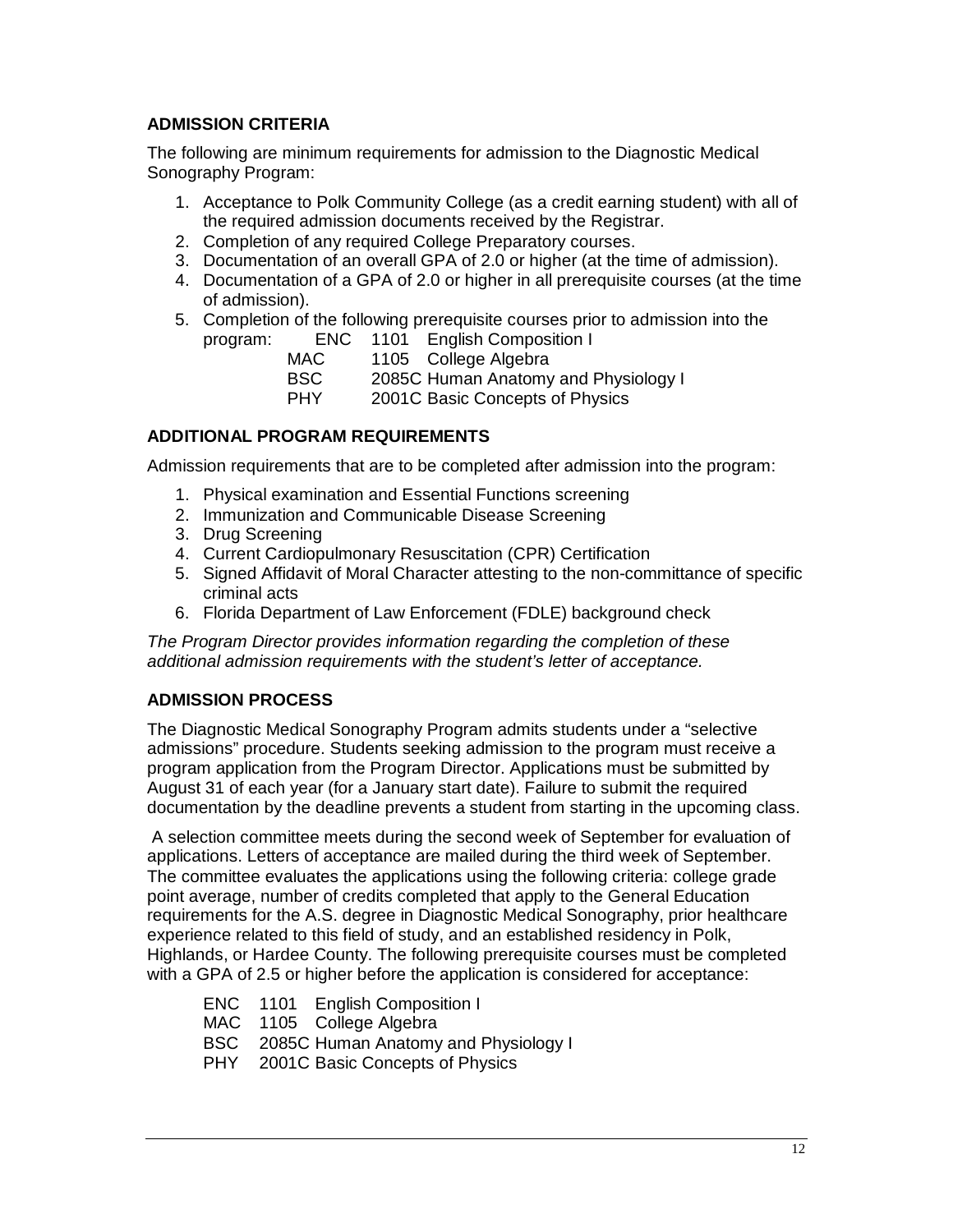*PCC reserves the right to make changes in the admission criteria as circumstances require. Every reasonable effort is made to communicate changes in the program to potential students.*

#### **PROGRAM COST**

The cost of the program is approximately \$7,500.This cost includes fees for courses, books, uniforms, and National Registry exams.

#### **CERTIFICATION EXAMINATION**

Following the completion of all requirements for graduation from the Diagnostic Medical Sonography Program, graduates are eligible to take the National Registry exam administered by the American Registry of Diagnostic Medical Sonographers. After successful completion of this exam, the graduate earns the credential of Registered Diagnostic Medical Sonographer (RDMS).

#### **PROGRAM CURRICULUM**

|                                   |                                        | <b>Credits</b> | <b>Location</b>                     |
|-----------------------------------|----------------------------------------|----------------|-------------------------------------|
|                                   |                                        |                | L=Lakeland Campus<br>W=Winter Haven |
|                                   | <b>General Education Requirements</b>  | 19             | Campus                              |
|                                   |                                        |                | Airside Center                      |
| <b>ENC 1101</b>                   | <b>English Composition</b>             | 3              | L/W/Airside                         |
| <b>MAC1105</b>                    | College Algebra or higher              | 3              | L/W/Airside                         |
| <b>PHI 2600</b>                   | <b>Ethics</b>                          | 3              | L/W/Airside                         |
| <b>PSY 2012</b>                   | Psychology                             | 3              | L/W/Airside                         |
| <b>BSC 2085C</b>                  | Anatomy & Physiology I                 | 5              | L/W                                 |
| <b>HLP 1081</b>                   | <b>Wellness Concepts</b>               | $\overline{2}$ | L/W                                 |
| <b>Core Program Requirements</b>  |                                        | 53             |                                     |
| <b>PHY 2001C</b>                  | <b>Basic Concepts of Physics</b>       | 4              | L/W                                 |
| <b>HSC 1531</b>                   | <b>Medical Terminology</b>             | 2              | L/W                                 |
| <b>BSC 2086C</b>                  | Human Anatomy and Physiology II        | 5              | L/W                                 |
| <b>RTE 2762</b>                   | <b>Cross Sectional Anatomy</b>         | 1              | Airside                             |
| <b>SON 1000</b>                   | Intro to Sonography                    | 3              | Airside                             |
| <b>SON 1100C</b>                  | <b>Procedures and Protocols</b>        | 3              | Airside                             |
| <b>SON 1111C</b>                  | <b>Abdominal Sonography I</b>          | 3              | Airside                             |
| <b>SON 1112C</b>                  | Abdominal Sonography II                | 3              | Airside                             |
| <b>SON 1121C</b>                  | <b>OB/GYN Sonography I</b>             | 3              | Airside                             |
| <b>SON 2122C</b>                  | <b>OB/GYN Sonography II</b>            | 3              | Airside                             |
| <b>SON 1211</b>                   | <b>Medical Sonographic Physics I</b>   | 3              | Airside                             |
| <b>SON 1212</b>                   | <b>Medical Sonographic Physics II</b>  | 3              | Airside                             |
| <b>SON 2150</b>                   | Neurosonology & Superficial Structures | 3              | Airside                             |
| <b>SON 2061</b>                   | Seminar in Sonography                  | 4              | Airside                             |
| <b>SON 1804L</b>                  | <b>Clinical Practicum I</b>            | 2              | Hospital                            |
| <b>SON 2814L</b>                  | <b>Clinical Practicum II</b>           | $\overline{2}$ | Hospital                            |
| <b>SON 28241</b>                  | <b>Clinical Practicum III</b>          | 3              | Hospital                            |
| <b>SON 2834L</b>                  | <b>Clinical Practicum IV</b>           | 3              | Hospital                            |
| <b>Total Program Credit Hours</b> |                                        | 72             |                                     |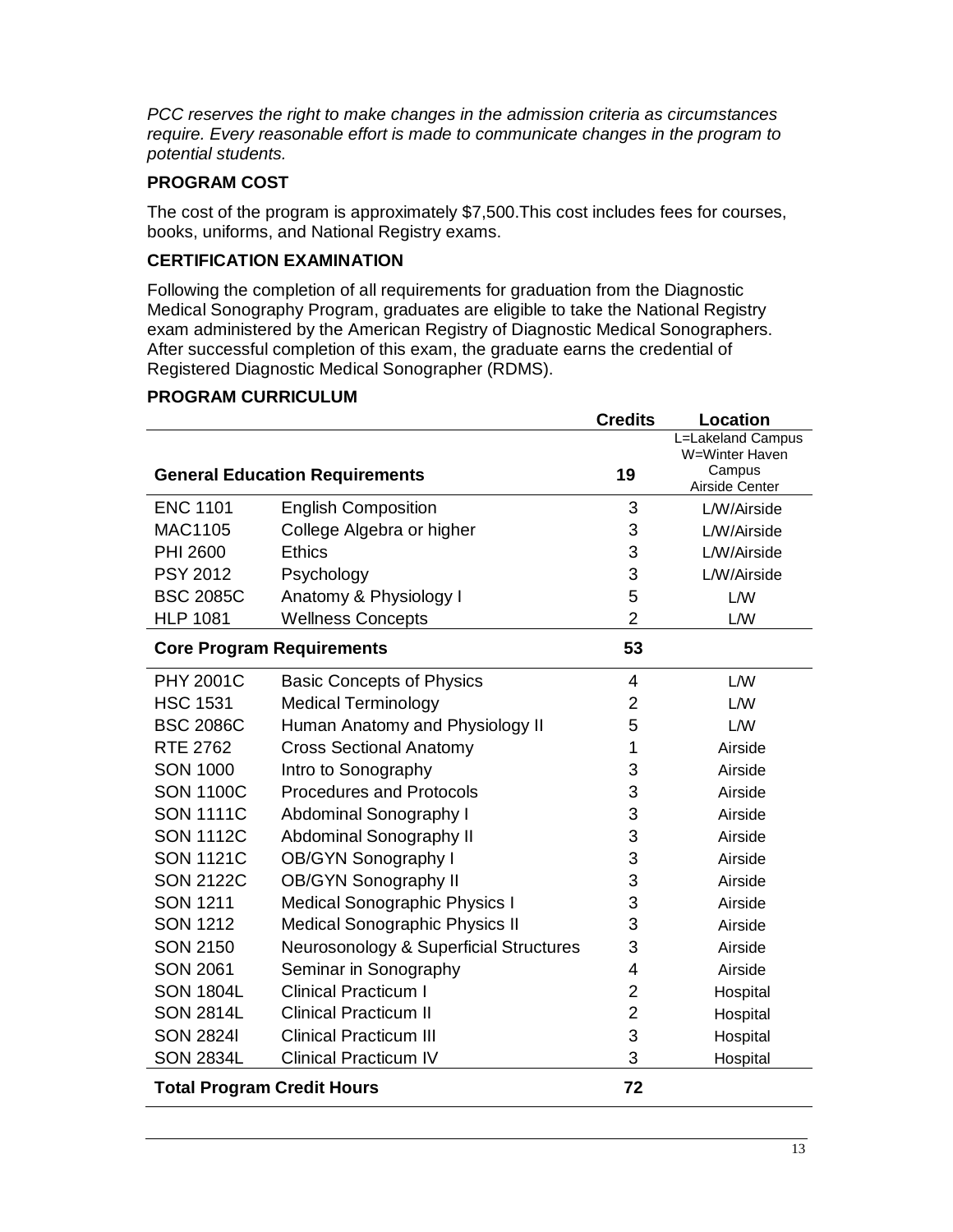#### **DMS LIBRARY/LEARNING RESOURCES**

In addition to the resources described further below (see page 17), a special resource room (Room 134, see also room layout on page 19) is designated to hold programrelevant Allied Imaging reference books.

#### **Radiography**

The Radiography Program fosters and supports creative and positive learning experiences within an atmosphere of academic excellence and continuous improvement. The College's goal is to provide every student with the knowledge, skills, and professional attributes necessary to succeed as radiographers.

The Radiography Program provides its students with an organized curriculum that includes courses in General Education and radiologic education; these courses prepare students for careers as members of the healthcare team. The radiographer is a licensed professional who is primarily responsible for applying ionizing radiation to demonstrate portions of the human body on a radiograph, fluoroscopic screen, or other imaging modality to assist the physician in the diagnosis of disease and injury. Radiographers work in hospitals, private practices, clinics, traveling agencies, and other facilities.

Students are required to provide documented proof that they are free of contagious diseases prior to placement in healthcare facilities for professional practicum courses. In addition, federal, state, and local requirements regarding substance abuse shall apply. The Radiography Program is offered at the Airside Center. Classes are scheduled Monday through Friday, during day and evening hours.

#### **ACCREDITATION**

Polk Community College has achieved accreditation from the Joint Review Committee on Education in Radiologic Technology. Graduates of the Radiography program are eligible to take the American Registry of Radiologic Technologists examination for certification as Radiographers. This examination carries national certification and allows the student to apply for state licensure.

#### **ADMISSION CRITERIA**

The following are the minimum requirements for admission to the Radiography Program:

- 1. Acceptance to Polk Community College (as a credit student) with all required admission documents received by the Registrar.
- 2. Completion of any required College Preparatory courses.
- 3. A documented overall GPA of 2.00 or higher (at the time of admission).
- 4. A documented GPA of 2.00 or higher in all prerequisite courses, with a grade of "C" or higher in each course (at the time of admission).
- 5. Completion of the following prerequisite courses prior to admission:
	- BSC 1084C Basic Anatomy and Physiology

(BSC 2085 and BSC 2086C may replace BSC 1084C)

- ENC 1101 English Composition<br>
HSC 1531 Medical Terminology
- HSC 1531 Medical Terminology<br>MAT 1033 Intermediate Algebra
- Intermediate Algebra (or higher)

#### **ADDITIONAL PROGRAM REQUIREMENTS**

Admission requirements that are completed after admission to the program include:

- 1. Physical examination and Essential Functions Screening
- 2. Immunization and Communicable Disease Screening
- 3. Current CPR Certification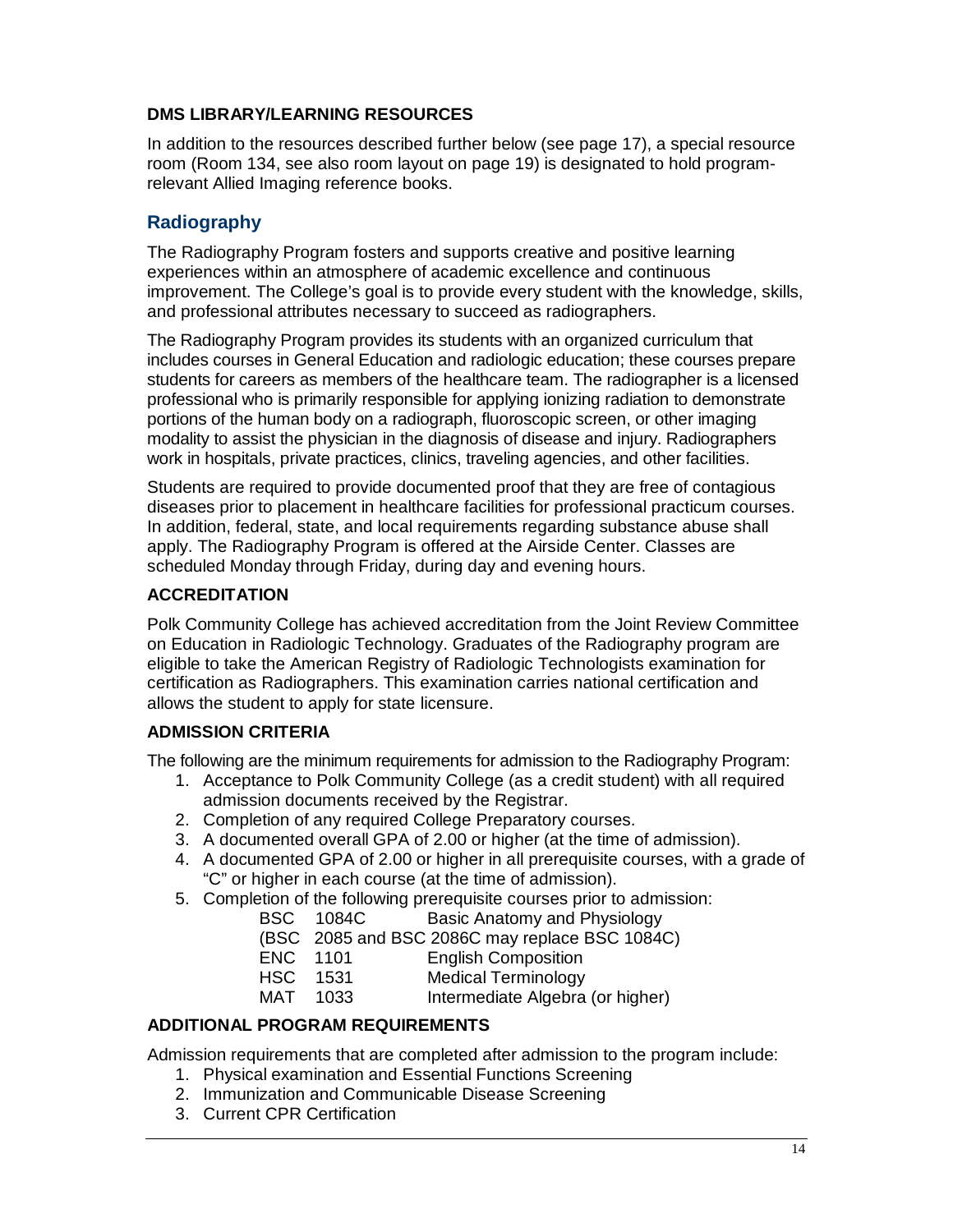- 4. Florida Department of Law Enforcement (FDLE) background checks
- 5. Drug screening
- 6. Signed affidavit attesting to the non-committance of specific criminal acts

*The Program Manager provides information regarding the completion of these additional admission requirements with a student's acceptance letter.*

#### **ADMISSION PROCESS**

The Radiography Program admits students under a selective admissions procedure. Students seeking admission to the program must receive an application for admission from the Lakeland Campus Registrar Office and submit the completed application to this office by August 31 of each year (for admission to the Spring Term). The following prerequisite courses must be completed with a grade of "C" or better:

|          | <b>BSC 1084C</b> | Basic Anatomy and Physiology                   |
|----------|------------------|------------------------------------------------|
|          |                  | (BSC 2085 and BSC 2086C may replace BSC 1084C) |
| ENC 1101 |                  | <b>English Composition</b>                     |
| HSC .    | 1531             | <b>Medical Terminology</b>                     |
| MAT 1033 |                  | Intermediate Algebra (or higher)               |

#### **PROGRAM COST**

The approximate cost of the program is \$8800.This cost includes fees for courses, books, and uniforms.

#### **POTENTIAL EARNINGS**

Radiographers may work a part-time or full-time (40 hours) work week. Entry-level radiographers can expect an annual salary of approximately \$34,000-37,000, with additional pay for shift differential.

#### **CERTIFICATION EXAMINATION**

Following the completion of all requirements for graduation from the Radiography Program, graduates are eligible to take the National Registry examination administered by the American Registry of Radiologic Technologists. The cost for firsttime examinees is \$150. After successful completion of this exam, the graduate earns the credential of Registered Technologist in Radiography and may use the designation RT(R)(ARRT).

#### **FLORIDA LICENSURE**

The State of Florida requires all persons practicing radiography to hold a state license. All graduates who have successfully completed the ARRT examination may apply for and receive a state license. The \$150 fee is payable to the Florida Department of Health, Bureau of Radiation Control.

#### **ELECTIVES**

Students are encouraged to add appropriate elective courses to their programs of study as their schedules permit. Electives such as Sociology, Psychology, Human Relations, Humanities, Government, and computer courses, among others, would be pertinent to careers in Radiography. While these courses are not required, they serve to prepare students to enter the allied health workforce.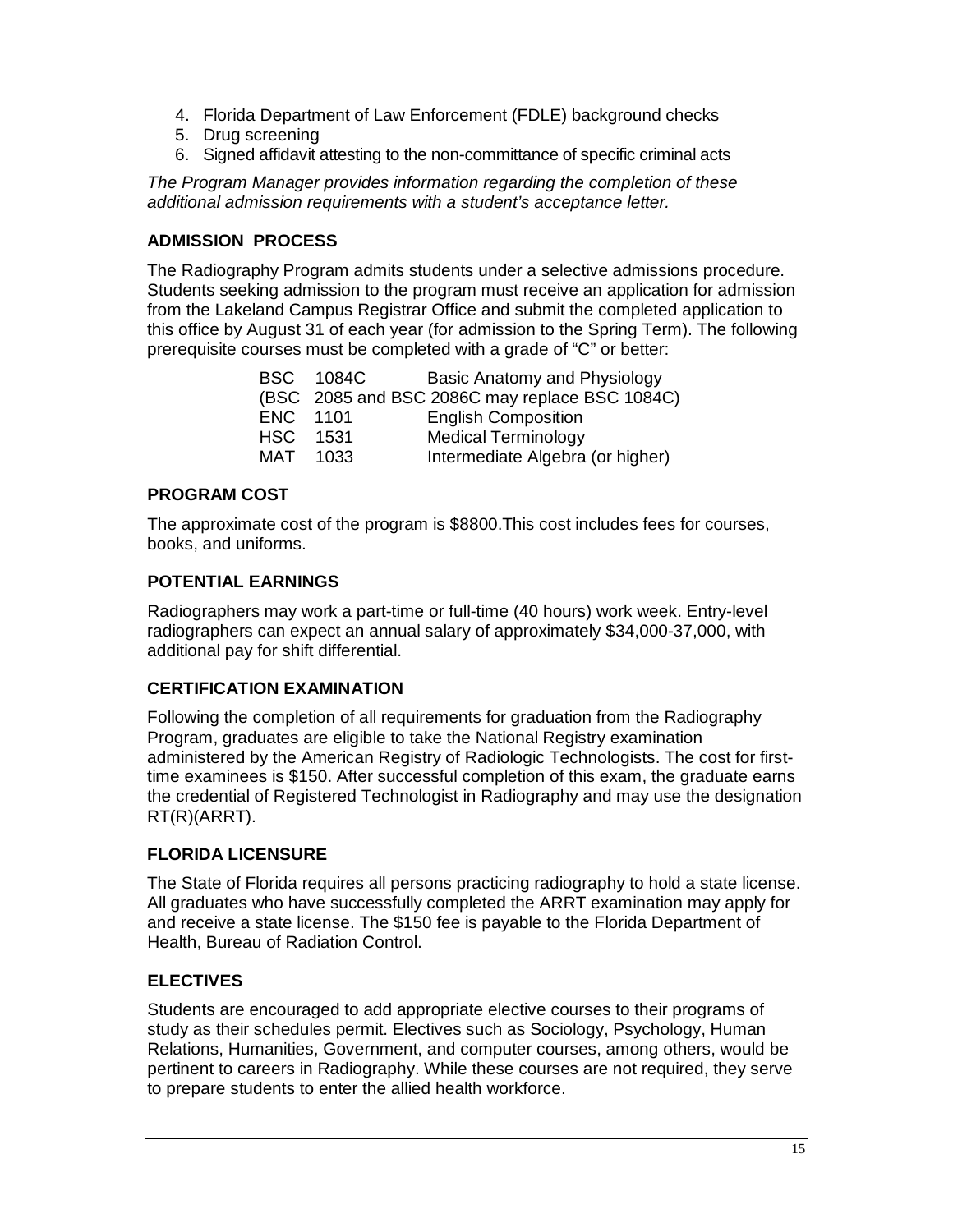| <b>PROGRAM CURRICULUM</b>         |                                          | <b>Credits</b> | <b>Location</b>                     |
|-----------------------------------|------------------------------------------|----------------|-------------------------------------|
|                                   |                                          |                | L=Lakeland Campus<br>W=Winter Haven |
|                                   |                                          |                | Campus                              |
|                                   | <b>General Education Requirements</b>    | 19             | Airside Center                      |
| <b>ENC 1101</b>                   | <b>English Composition</b>               | 3              | L/W/Airside                         |
| MAT1033                           | Intermediate Algebra (or higher)         | 3              | L/W/Airside                         |
| <b>PHI 2600</b>                   | <b>Ethics</b>                            | 3              | L/W/Airside                         |
| <b>Social Science</b>             | <b>Approved for General Education</b>    | 3              | L/W/Airside                         |
| <b>BSC 1084C</b>                  | Basic Anatomy and Physiology             | 5              | L/W                                 |
| <b>HLP 1081</b>                   | <b>Wellness Concepts</b>                 | $\overline{2}$ | L/W                                 |
| <b>Core Program Requirements</b>  |                                          | 58             |                                     |
| <b>CGS 1061C</b>                  | Intro to Computers & Information Systems | 3              | L/W/Airside                         |
| <b>HSC 1531</b>                   | <b>Medical Terminology</b>               | $\overline{2}$ | L/W                                 |
| <b>RTE 1000</b>                   | Orientation to Radiologic Technology     | $\overline{2}$ | Airside                             |
| <b>RTE 1111</b>                   | <b>Radiographic Nursing Procedures</b>   | $\overline{2}$ | Airside                             |
| <b>RTE 1418</b>                   | Principles of Radiographic Exposure I    | $\overline{2}$ | Airside                             |
| <b>RTE 1458</b>                   | Principles of Radiographic Exposure II   | 3              | Airside                             |
| <b>RTE 1503</b>                   | Radiographic Positioning I               | 3              | Airside                             |
| <b>RTE 1513</b>                   | Radiographic Positioning II              | 3              | Airside                             |
| <b>RTE 1613</b>                   | Radiographic Physics                     | 3              | Airside                             |
| <b>RTE 1804</b>                   | Radiographic Clinical I                  | $\overline{2}$ | Hospital                            |
| <b>RTE 1814</b>                   | Radiographic Clinical II                 | 3              | Hospital                            |
| <b>RTE 2061</b>                   | Radiographic Management Seminar          | 4              | Airside                             |
| <b>RTE 2385</b>                   | Radiation Biology and Protection         | $\overline{2}$ | Airside                             |
| <b>RTE 2458L</b>                  | Radiographic Quality Assurance           | $\overline{2}$ | Airside                             |
| <b>RTE 2523</b>                   | Radiographic Positioning III             | 3              | Airside                             |
| <b>RTE 2762</b>                   | <b>Cross-Sectional Anatomy</b>           | 1              | Airside                             |
| <b>RTE 2782C</b>                  | Radiographic Pathology                   | $\overline{2}$ | Airside                             |
| <b>RTE 2824</b>                   | Radiographic Clinical III                | 3              | Hospital                            |
| <b>RTE 2834</b>                   | Radiographic Clinical IV                 | 4              | Hospital                            |
| <b>RTE 2844</b>                   | Radiographic Clinical V                  | 4              | Hospital                            |
| <b>RTE 2854</b>                   | Radiographic Clinical VI                 | 5              | Hospital                            |
| <b>Total Program Credit Hours</b> |                                          | 77             |                                     |

#### **RTE LIBRARY/LEARNING RESOURCES**

In addition to the resources described further below (see page 17), a special resource room (Room 134, see also room layout on page 19) is designated to hold programrelevant Allied Imaging reference books.

### **Faculty**

The existing faculty adequately supports the program and no significant alteration in faculty workload will result from this change. A complete faculty roster for each program, including a description of faculty member's qualifications and experiences relevant to the programs offered, can be found in the attached faculty roster (see Appendix D, *Faculty Roster Forms*).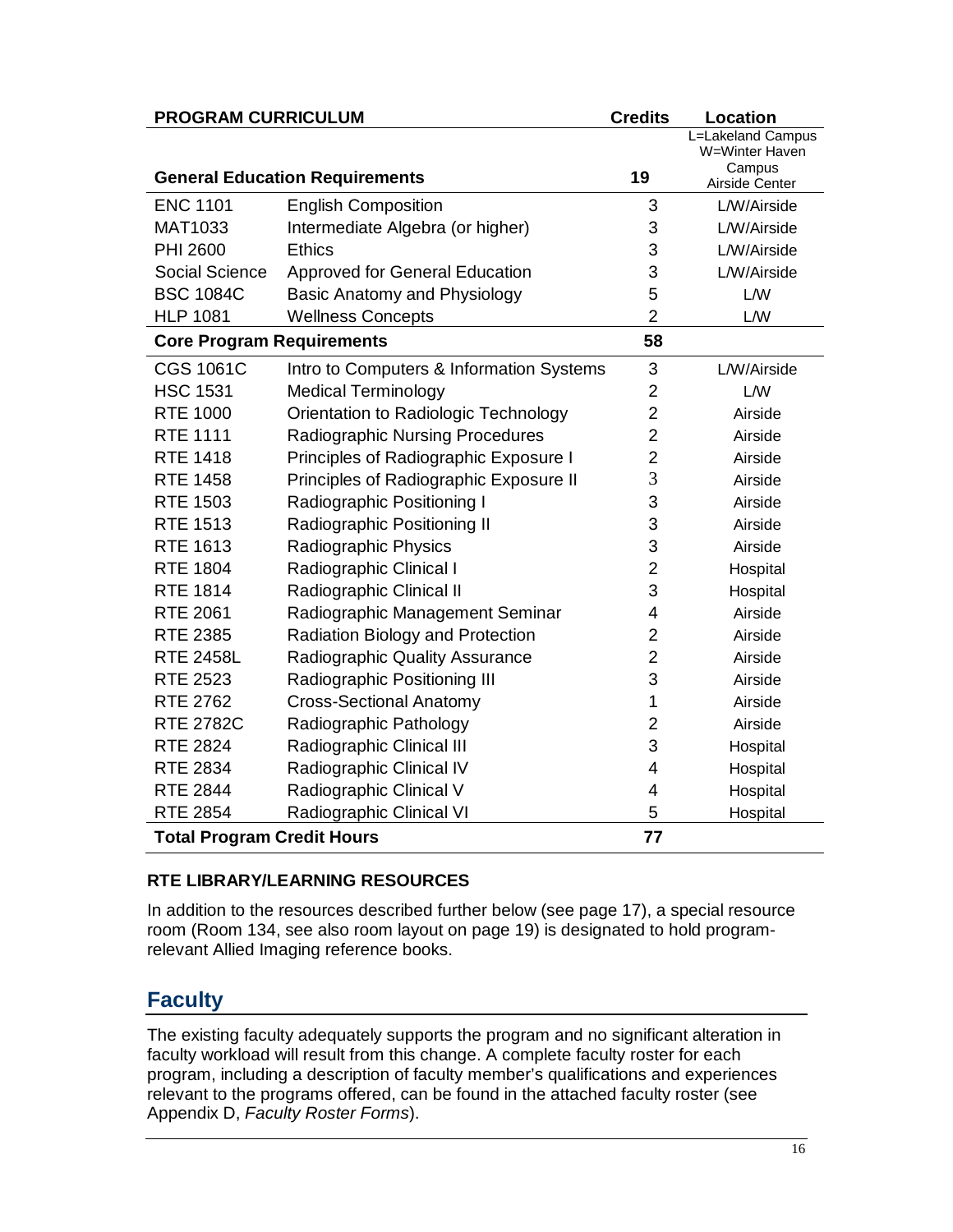# **Library and Learning Resources**

Learning Resources at Polk Community College consist of libraries and Learning Resource facilities known locally as the Teaching/Learning Computing Centers (TLCC). Full service library and TLCC facilities are located at the Lakeland and Winter Haven campuses. Services provided by these facilities are extended to all Airside Center students as well as faculty members teaching at the Center.

#### **Library Services**

Library services are available at the Airside Center on an outreach basis. A library office space (ASL-108), a computer librarian information kiosk, and a dedicated storage area (ASL-148) are in place at the Center. While there is not a physical library collection at the facility, professional librarians (each having a Master of Library Science degree and significant experience with electronic references) provide information literacy instruction. Librarians have been assigned for a total of 20 hours per week at the Airside facility. The librarians' scheduled times at the facility are planned such that they coincide with peak class times.

Table 1: PCC Airside Center Library Services Operating Schedule, Spring Term 2008

Monday – Thursday

9:00 a.m. – 12:00 p.m. 4:30 p.m. – 6:30 p.m.

Students, faculty, and staff at the Airside Center have full access to the library's array of online resources. All electronic resources are Web-based and accessible with authenticated login through the Internet. Once authorized, users provide their Library Borrower IDs and PINs to authenticate. Once signed in, they have access to over 100 commercial full-text databases and over 42,000 electronic books. PCC librarians maintain the PCC Library website and provide locally created content, including a subject guide to librarian-reviewed websites, tutorials, course-specific content, links to local libraries, and information about the College libraries (such as operating schedules, locations and directions, policies, and a staff directory).

Table 2: Medical and Allied Health Commercial Databases Available at Polk Community College as of March 2008

| <b>CINAHL Plus Full-text (EBSCO)</b>                     | MEDLINE with Full-text (EBSCO)                                                   |
|----------------------------------------------------------|----------------------------------------------------------------------------------|
| <b>Current Issues, Reference Shelf Plus</b><br>(Wilson)  | <b>Natural Medicines Comprehensive</b><br>Database (Therapeutic Research Center) |
| <b>Health and Wellness Resource Center</b><br>(Gale)     | Nursing and Allied Health Source<br>(ProQuest)                                   |
| Health Reference Center Academic                         | Nursing Library (Rittenhouse)                                                    |
| (Gale)                                                   | Physician's Desk Reference (PDR)                                                 |
| <b>Health Source Consumer Edition</b>                    | (Micromedex)                                                                     |
| (EBSCO)                                                  | Psych Articles (EBSCO)                                                           |
| <b>Health Source Nursing Academic Edition</b><br>(EBSCO) | <b>Thomson Healthcare Series</b>                                                 |
| MEDLINE via FirstSearch (OCLC)                           |                                                                                  |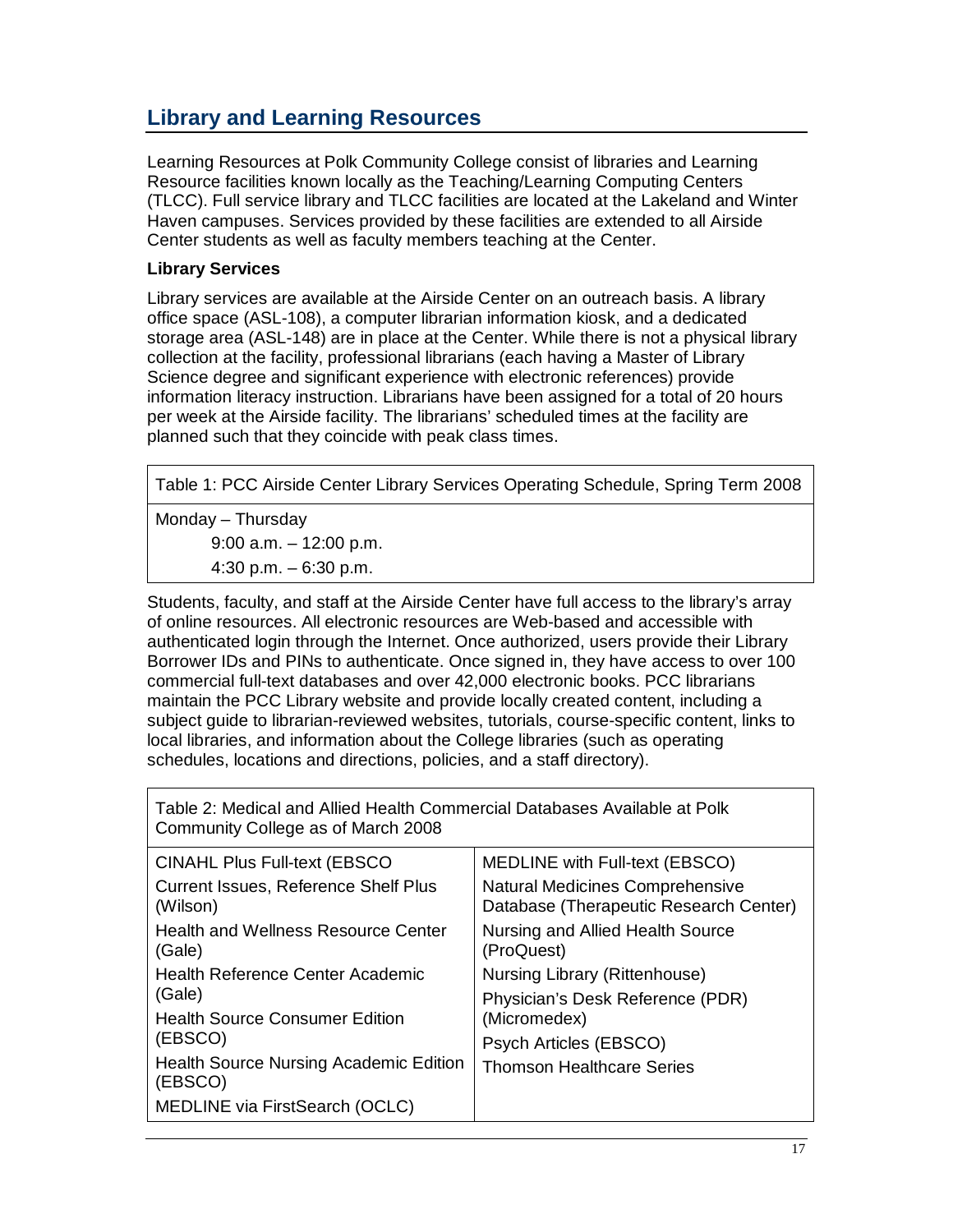Except for a selected set of program-relevant Allied Imaging reference books in Room 134 (see also room layout on page 19) there are no physical library collection of books or other materials at the Center. However, students, faculty, and staff may request available circulating materials from any PCC campus library. Requested items are delivered to the Airside Center by internal courier within two working days. Requests can be made directly from the PCC Library Online Catalog, through an in-person meeting with an Airside Librarian, by telephone to the holding library, or via the library's *Ask-a-Librarian* online e-mail reference service.

Borrowed materials may be returned to the Airside Center or to any other PCC campus library. Professional reference resources specific to the allied health programs are located at the Center and are maintained within those departments. Many general and discipline-specific reference resources are accessible electronically through PCC's subscription databases (such as the *Gale Virtual Reference Library*, *Biography Resource Center*, *Health and Wellness Resources Center*, and *Encyclopedia Britannica, et al*).

The librarians assigned to the Airside Center provide reference and consultation services to students and are available to teach information literacy sessions upon the request of the faculty. The Airside Center has a computer lab and multi-media classrooms available for information literacy instruction. The librarians serve as liaisons from the staff of the Lakeland campus library, which has administrative responsibility for Airside Center library services.

In addition to the Airside Center librarians, a PCC e-mail reference service is available as well as an online helpdesk that is provided through a partnership with statewide community colleges. This virtual reference helpdesk is staffed by academic librarians from Florida's community colleges, universities, and private institutions and is available seven days per week. The e-mail reference service is staffed by PCC librarians.

#### **Teaching/Learning/Computing Center**

The Lakeland Campus TLCC houses and maintains a student-use computer lab. A student-use computer lab facility is in place at the Airside Center (ASL-118) as well. This facility contains 32 computers. Each computer has full Internet access, applications software such as *Microsoft Office 2007*, and specialized courseware such as *Skills Tutor* and *MyMathLab*. Airside Center librarians are available to assist students using this facility.

Tutoring services are planned for Airside Center students taking General Education courses in math and English. The use of online tutoring tools such as *SmartThinking*  and the scheduling of peer tutors at the facility are tools that are being considered with growth of enrollment. PCC's online course management program, *Polk Access to Learning* (PAL), is available to all faculty members for online courses and for supplementing face-to-face instruction. PAL access is arranged upon instructor request to the College's Instructional Technology Department. This department maintains a liaison at the Airside Center. PAL provides convenient access to both the PCC library and TLCC Web sites.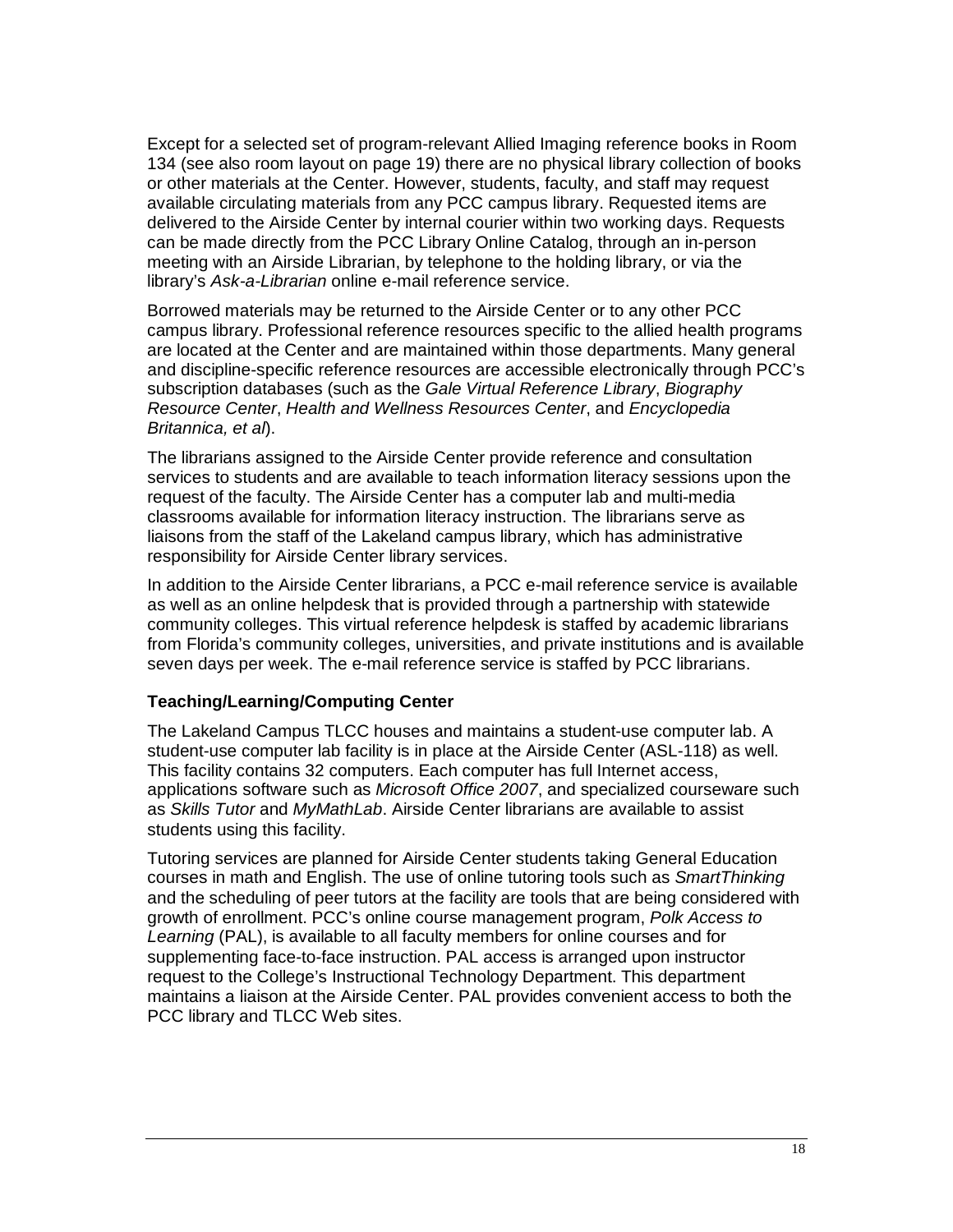# **Physical Resources**

The building hosting the Airside Center is owned by the City of Lakeland, with whom the College signed a multi-year lease. Detailed descriptions of the facilities are listed on the following page and supported by the floor plan below.

#### **OCCUPANCY:**

- o Cardiovascular Technology Program: Rooms 123, 132, and 139<br>
o Diagnostic Medical Sonography Program: Rooms 124 and 131
- o Diagnostic Medical Sonography Program: Rooms 124 and 131 o Radiography Program: Rooms 125-130: Room 140
- o Radiography Program: Rooms 125-130; Room 140<br>
o Corporate College (for non-credit courses)/Administ
- o Corporate College (for non-credit courses)/Administration/Remaining Facilities

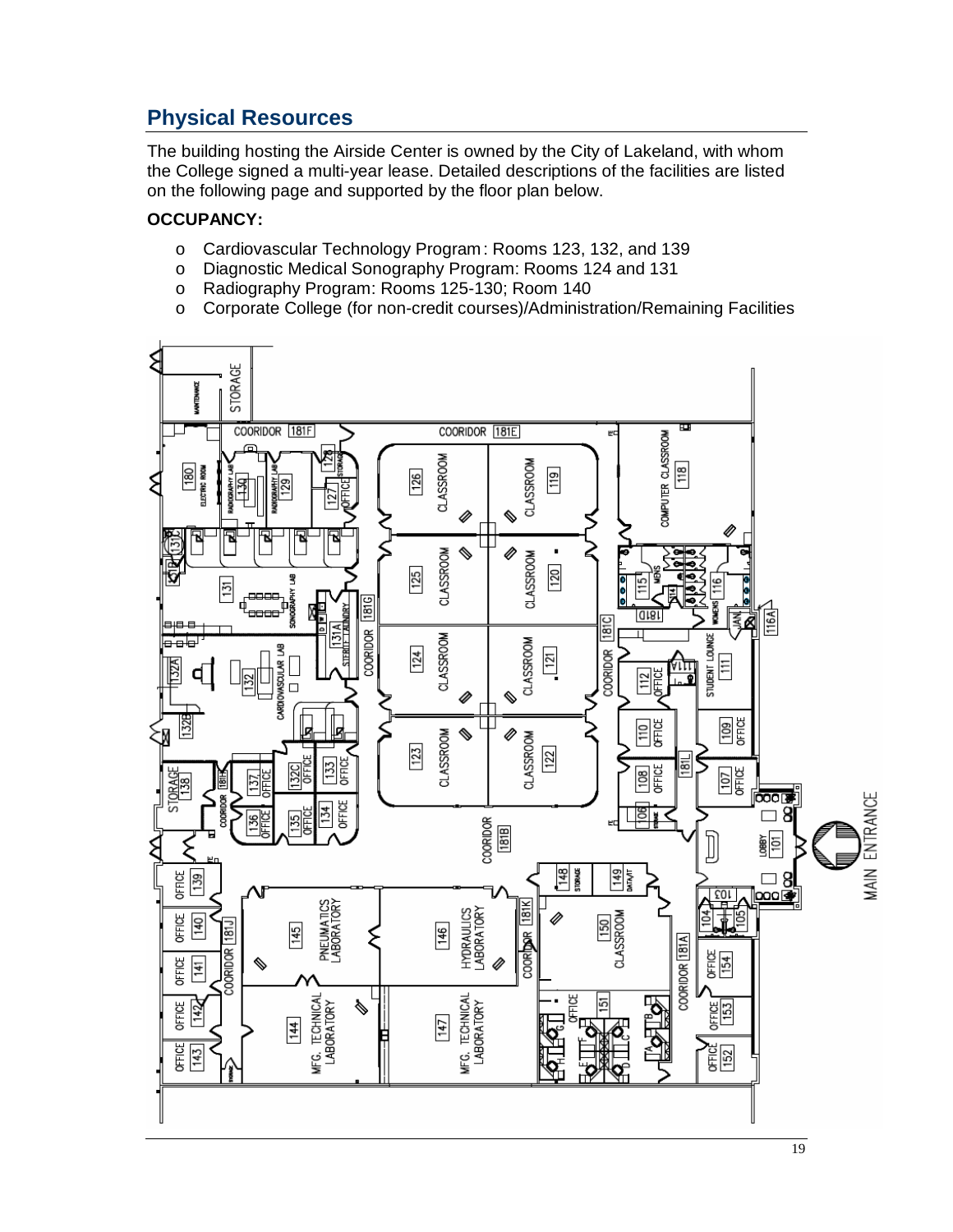The Airside Center was created to provide room for PCC's Medical Imaging Complex; it also provides the interim space for PCC's Corporate College, which provides training in partnership with local manufacturing and supply companies. After significant renovations, the following facilities are available:

- (8) Classrooms: Rooms 119-126.
- (1) Computer Laboratory: Room 118.
- (2) Radiography laboratories: Rooms 129 and 130 (one lab equipped with functioning equipment, the other awaiting funding for equipment).
- (1) Cardiovascular laboratory: Room 132 (equipped with functioning equipment; laboratory space contains viewing area rooms 132A and 132B, two curtain-equipped beds, and cabinet storage).
- (1) Diagnostic Medical Sonography (DMS) laboratory: Room 131 (equipped with functioning equipment; laboratory space contains six hospital-grade curtain-equipped beds, meeting space, a private bathroom, and cabinet storage)
- The DMS lab has six US machines equivalent in technology to machines used in hospitals today. There are three internet-equipped computers in the lab for student use in research and reviewing for National Board exams, and a PP projector and overhead projector with PC for presentations and lectures.
- The DMS classroom (Room 124) is a standard classroom equipped for current technology needs.
- (1) Sterile laundry space: Room 131A (shared by the cardiovascular laboratory and the sonography laboratory).
- Office space for program personnel: Rooms 127, 132C, 133-137.
- Dedicated storage space for allied health programs: Rooms 128 and 138.
- Student/staff lounge: Room 111
- Office space for administration and The Corporate College.
- (4) Laboratories dedicated to Corporate College training sessions.
- (1) Classroom dedicated to Corporate College training sessions.
- Conditioned space for server and telephone-communication equipment.
- The latest technology for the delivery of instruction in all classrooms and all laboratories (similar to the technology at both Winter Haven and Lakeland campuses).
- The latest technology for all office spaces and meeting space(s) (similar to the technology at both Winter Haven and Lakeland campuses).
- Gathering space in atrium for students, staff, and visitors.
- Approximately 450 parking spaces are available for all building occupants.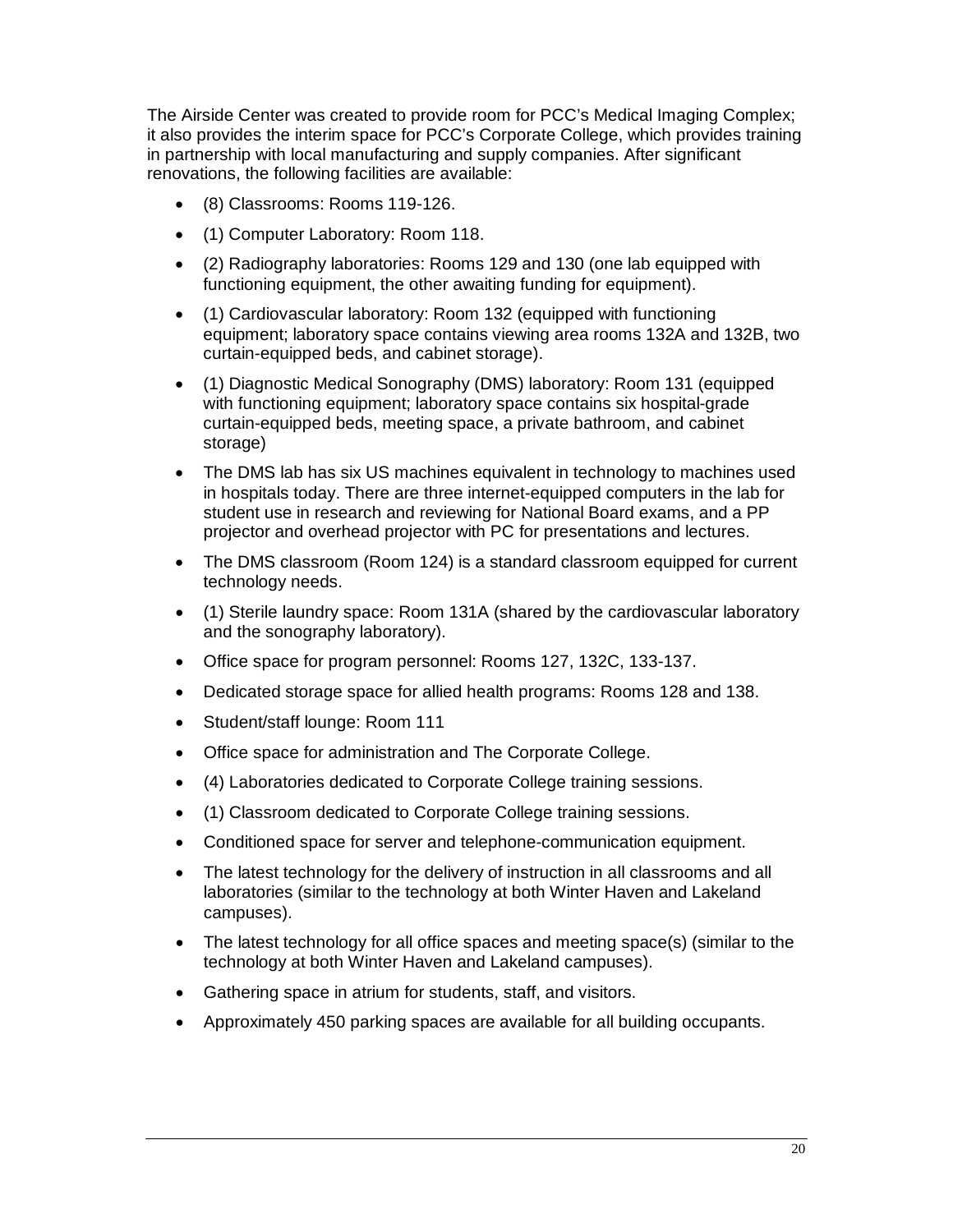# **Financial Support**

The financial resources to support the creation and operation of the Airside Center come from five main sources: 1) an administrative fee charged to the Corporate College, 2) Federal Department of Labor Grant, 3) student tuition and fee revenue, 4) State FTE funding, 5) Capital Outlay and Debt Services (CO & DS) funding.

A first year budget with projected revenue and expenses is itemized in the table below.

The only contractual service associated with this change is a lease agreement in the amount of \$225,000 with the City of Lakeland.

All operational and management resources for this change are currently available through existing college staff. The creation of the Airside Center provides the physical resource necessary to house the Medical Imaging Complex and associated instruction in West Polk County.

| <b>Proposed Programming</b>            | <b>Projected FTE</b> | <b>Revenue</b> |
|----------------------------------------|----------------------|----------------|
| 1 Corporate College Headquarters       |                      | \$100,000      |
| 2 Federal Department of Labor Grant    |                      | \$70,000       |
| 3 Medical Imagining Complex            |                      |                |
| a. Radiology                           | Not new revenue (a)  |                |
| b. Sonography                          | 35(h)                | \$193,025      |
| c. Cardiovascular Tech                 | 35(h)                | \$193,025      |
| 4 General Education                    | 60 <sub>(b)</sub>    | \$330,900      |
| 5 CO&DS funding for facilities remodel |                      | \$872,421      |
| and equipping                          |                      |                |
| <b>Total Revenue</b>                   |                      | \$1,759,371    |

All required resources have materialized as planned.

(a) Revenue from current program is currently accounted for in the college budget. Analysis considers only new revenue from new programs.

(b) Based on state revenues/tuition of \$5,515 per student x FTE projection.

| <b>Personnel Needs</b>           | <b>Projected Salary &amp; Benefits</b> |           |  |  |
|----------------------------------|----------------------------------------|-----------|--|--|
| 1 Center Director                | (Future expense \$70,000)              | \$0       |  |  |
| 2 Staff Assistant                | (Future expense \$32,000)              | \$0       |  |  |
| 3 CVT Program Director           | (offset by grant funds)                | \$70,000  |  |  |
| 4 IT/Computer Lab Coordinator    |                                        | \$70,000  |  |  |
| 5 Adjunct Faculty                |                                        | \$30,000  |  |  |
| 6 Librarian (50%)                |                                        | \$15,000  |  |  |
| 7 Maintenance/Custodial/Security |                                        | \$158,000 |  |  |
| 8 Needed on occasional basis     |                                        | \$50,000  |  |  |
| a. Advisor                       |                                        |           |  |  |
| b. Cashier                       |                                        |           |  |  |
|                                  | <b>Sub-Total</b>                       | \$393,000 |  |  |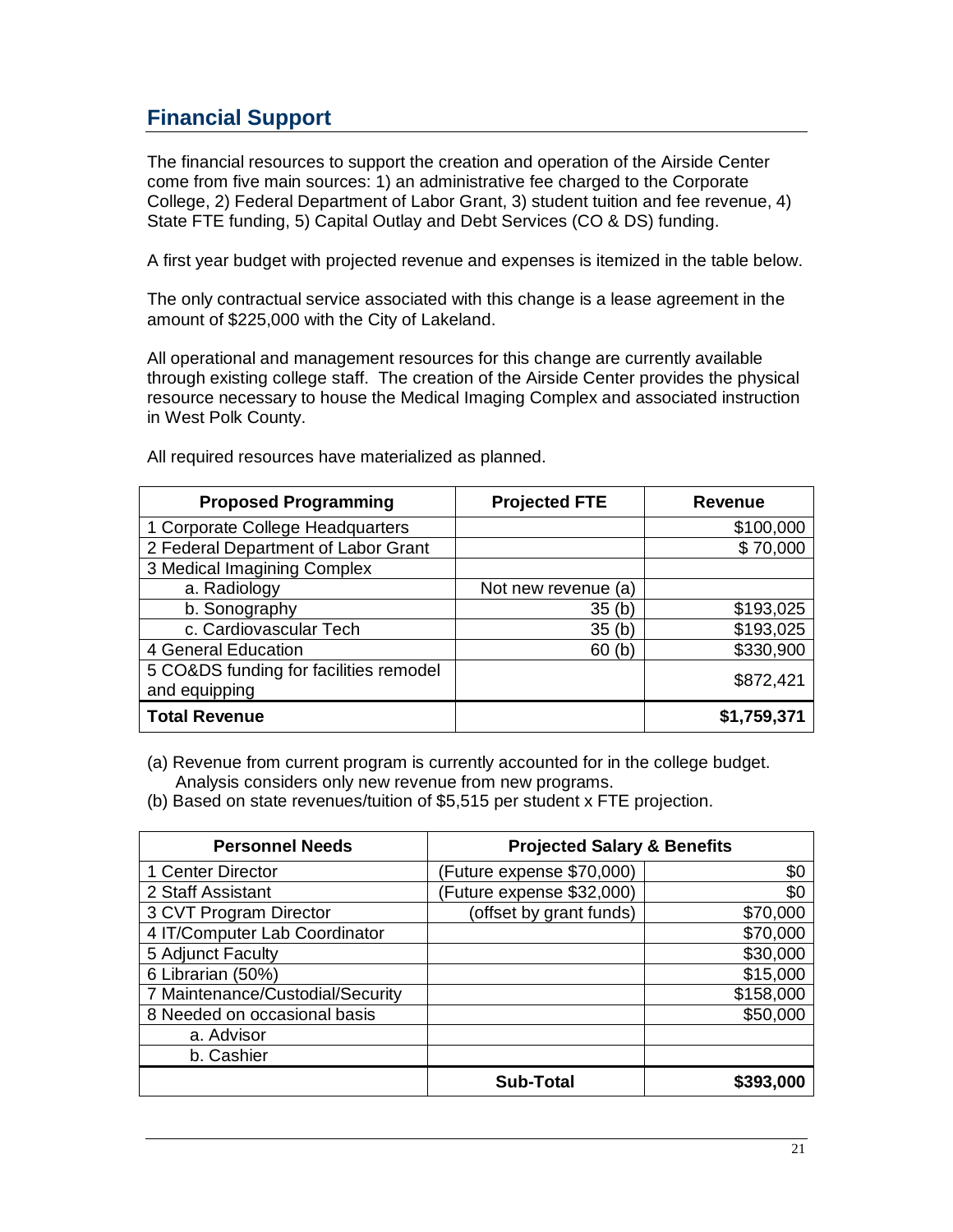| Equipment and Furniture to open building – one time expense |           |  |  |  |
|-------------------------------------------------------------|-----------|--|--|--|
| 1 Classroom desks/tables and chairs                         | \$100,000 |  |  |  |
| 2 Desktop PC                                                | \$107,322 |  |  |  |
| 3 Office Furniture                                          | \$40,000  |  |  |  |
| 4 Library kiosk, shelving, tables and chairs                | \$50,000  |  |  |  |
| 5 Classroom multimedia                                      | \$213,293 |  |  |  |
| <b>Sub-Total</b>                                            | \$510,615 |  |  |  |

| <b>Remodel Expense</b> |           |  |  |  |
|------------------------|-----------|--|--|--|
| 1 Remodel              | \$387,318 |  |  |  |
| 2 A/E Cost             | \$30,000  |  |  |  |
| 3 Moving               | \$25,000  |  |  |  |
| 4 Signage              | \$50,000  |  |  |  |
| <b>Sub-Total</b>       | \$492,318 |  |  |  |

| <b>Technology Infrastructure</b> |           |  |  |
|----------------------------------|-----------|--|--|
| 1 Phone & Equipment              | \$30,960  |  |  |
| 2 Phone & Equipment              | \$37.478  |  |  |
| 3 Phone & Data Cabling           | \$70,000  |  |  |
| Sub-Total                        | \$138,438 |  |  |

| <b>Lease (Recurring Expense)</b>         |           |
|------------------------------------------|-----------|
| Annually for 25,000 square feet x \$9.00 | \$225,000 |

| <b>Total Expenses</b> | \$1,759,371 |
|-----------------------|-------------|
|-----------------------|-------------|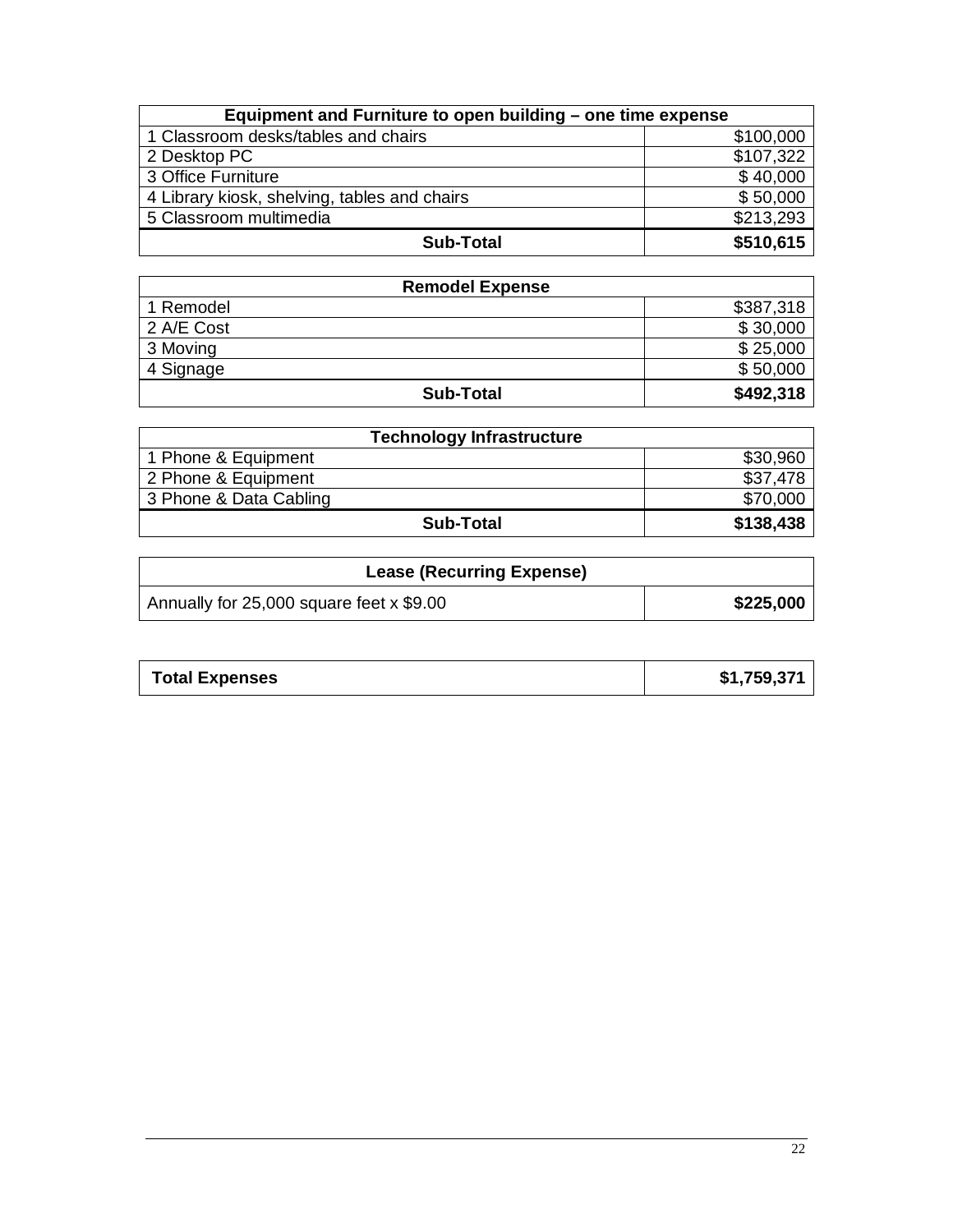# **Evaluation and Assessment**

Polk Community College engages in all Institutional Effectiveness (IE) processes as defined in SACS Core Requirement Five. The planning and evaluation process is ongoing and integrated across all College units, and focuses on systematic, improvement-oriented measures in support of the College's mission, vision, and goals.

- The Office of *Institutional Research, Effectiveness, and Planning* (IREP) reports directly to the President and coordinates all IE activities.
- The *College Planning Council* (CPC) involves a broad participation by all College constituencies and governs unit-level planning across the annual planning cycle.
- The *Institutional Effectiveness Council* (IEC) is the oversight committee for institution-wide review and evaluation efforts.

Within this framework, the CPC is a key component of the College's planning process. Its purpose is to advise the President on matters related to PCC's annual planning and IE process. The Council is actively involved in determining future plans and serves as an important link between the College community, the IEC, and the *Budget Council.* Council members are liaisons for the various areas of the College and act as experts on planning within their areas.

The IEC serves as the overall coordinating body for institutional effectiveness. It provides an on-going, comprehensive, broad-based, and institutionally-integrated system for assessment and evaluation. Its main purpose is to improve institutional and student success, and to demonstrate the degree to which PCC has been effective in fulfilling or achieving its stated mission and goals. It involves a process of continually reviewing and articulating the mission and goals of the College, defining and assessing intended outcomes, analyzing assessment data, and using the results for improving educational programs and services.

During the 2007/2008 planning cycle for fiscal year 2008/2009, the College moved from a partially paper-based planning process to an integrated planning software application that was previously piloted by other community colleges in Florida. The *Strategic Planning Online* (SPOL) solution is specifically designed to automate the strategic planning process (manage strategic objectives, institutional goals, and accreditation requirements), while ensuring that budgets are supporting the strategic planning effort. The annual Planning and IE Cycles are illustrated in further detail in Appendix A *(PCC Strategic Plan 2007-2012)* and in Appendix E *(PCC Level Change Application, Part B).*

#### **Core Evaluation and Assessment Processes**

While departmental objectives and strategies are established and measured on an institutional planning unit level, there are several overarching cycles that are mainly governed by the IREP Office that feed also into the annual planning and review process of the College. Overall, there are six distinct areas of related IE activities:

1. Planning Review: The College's Strategic Plan is currently in the second year of its 5-year cycle. Typically, there would be a one-year latency period in between strategic plans that is used for a more detailed review of environmental and College data. During this time, the previous strategic plan would still provide some orientation markers for all planning units, unless some goals and measures are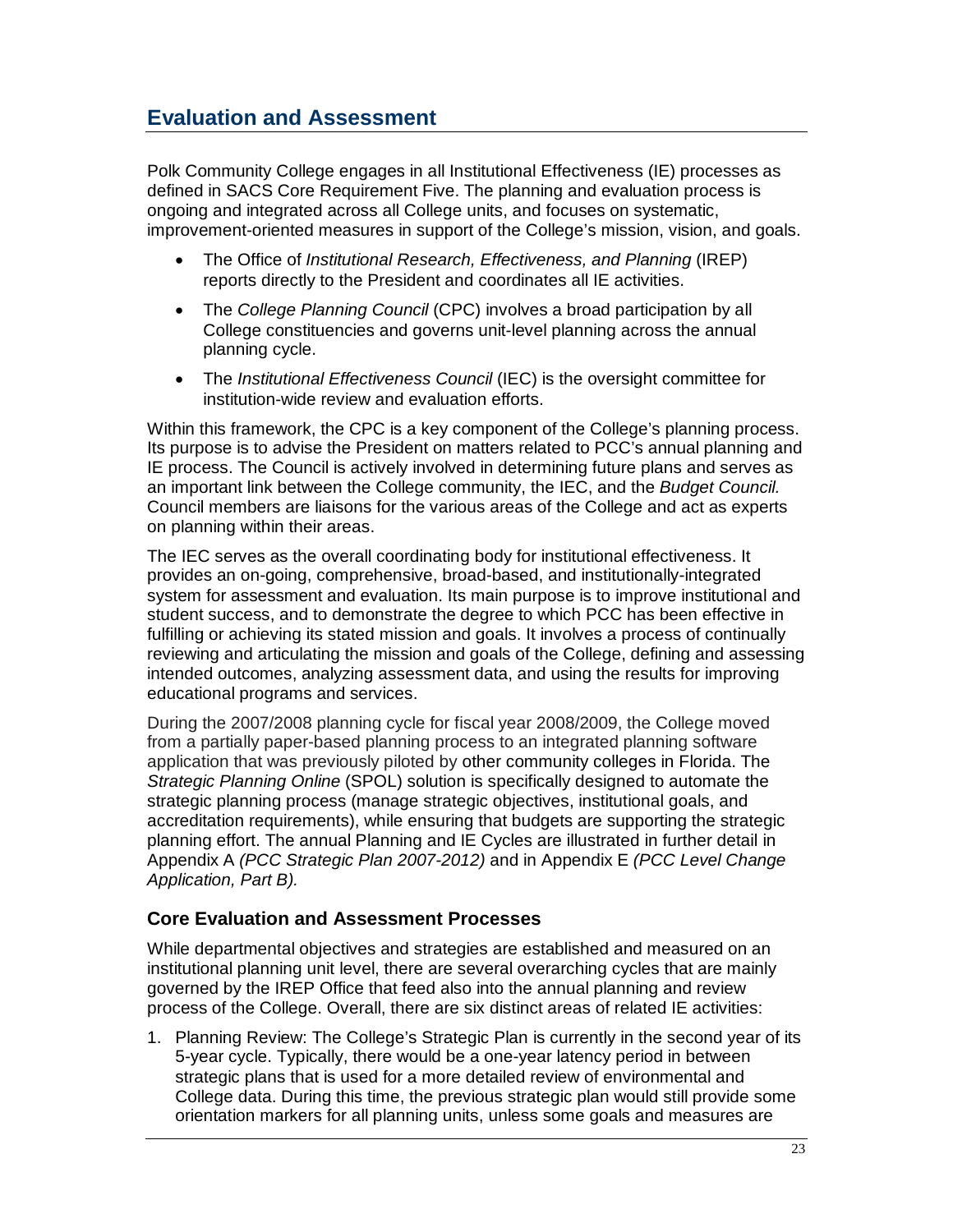explicitly excluded based on data at hand. While PCC's strategic plan is defined as a "rolling plan," meaning that certain sub-goals/objectives can be adjusted annually, the current plan "expires" with fiscal year 2011/2012. The following fiscal year will be used for the development of a new strategic plan, which will involve all College constituencies, its advisory boards, community stakeholders, and the District Board of Trustees (DBOT). Other aspects of the strategic planning process at PCC are described above and can be reviewed within the *Strategic Plan 2007 to 2012* document in Appendix A.

- 2. Gen-Ed Review: The review of student learning outcomes across the General Education (A.A.) curriculum is currently in its second year of a proposed 4-year cycle. It has to be noted, however, that the current cycle is somewhat different due to changes in academic leadership at PCC and the recommendation of state-wide General Education Goals. As a result, the College engaged in a complete redesign of its General Education Goals, which led to a trickle-down effect of change, including a comprehensive review of all Basic Course Information (BCI) sheets that detail the course content and learning outcomes, and the development of new PCC Assessment forms that are currently used to conclude the remapping of PCC's Gen-Ed matrix (scheduled to be completed by the end of Spring Term 2009). As a result, the assessment and evaluation schedule has been shortened for some program areas in order to provide new Gen-Ed data for the ongoing SACS compliance review process.
- 3. Workforce Program Review: This assessment area pertains mainly to the College's A.S. and A.A.S. degrees and certificate programs. Since most of these programs face additional requirements from their respective professional accrediting bodies that typically exceed SACS standards in many details, their assessment follows by necessity those specific compliance timelines and contents. Starting with the SPOL Assessment Module implementation this spring, all programs will, however, use the new, central assessment repository to post their IE data. In addition, a new *Program Review Form* and a unified *Performance Success Indicator* sheet will be used to facilitate the administrative programs' review.
- 4. Educational Support Review: Many assessment and review activities take place as part of department-internal, service-level reviews that use student surveys, utilization data, and focus group results. In addition, the IREP Office administers College-wide surveys on a regular basis and provides reports via the Office's website [\(www.polk.edu/ir\)](http://www.polk.edu/ir) or by direct dispersal to the department. In particular, the *ACT Student Opinion Survey* and the *Community College Survey of Student Engagement* (CCSSE) have been very instrumental in assessing student perceptions and experiences at PCC.
- 5. Administrative Service Review: Evaluation activities for this area reflect mechanisms similar to those described in *Section 4: Educational Support Review*. In addition, a College-wide climate survey, the *Personal Assessment of the College Environment* (PACE) was administered in 2003 and 2006, which will be replaced by a PCC-designed climate survey, the outcome of a Faculty Senate initiative, during the spring of 2009. The new instrument will provide more differential insight into PCC's workflow efficiencies and leadership development needs within and across functional areas.
- 6. State Accountability Review: Underlying data is provided by the FLDOE, including comparative information across the Florida College System. This data is also used within the state's funding calculations and is part of the President's annual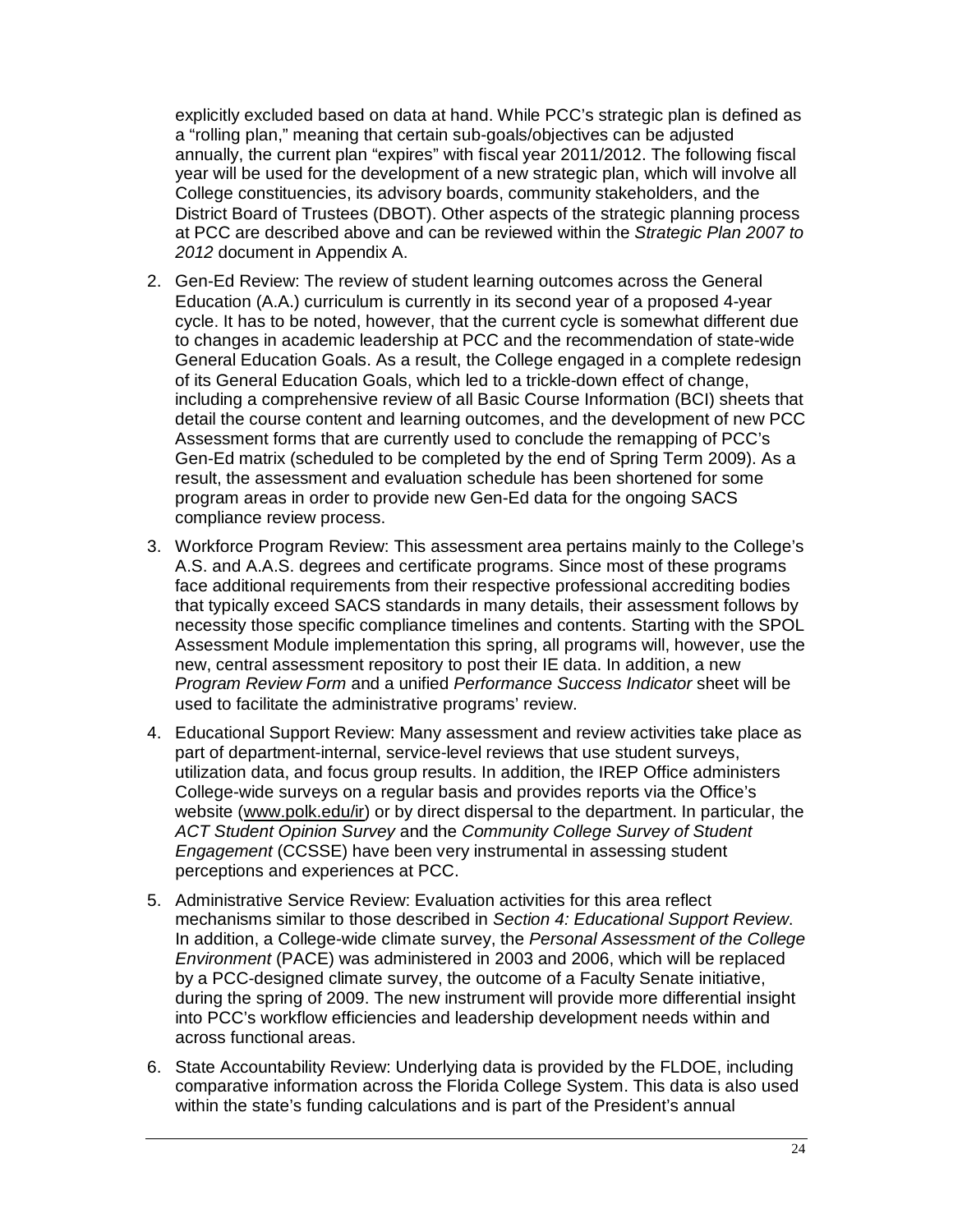evaluation by the DBOT. Data and cross-college rankings are published as part of *PCC's FactBook* (see Appendix B).

#### **Closing the Loop across IE Activities**

General Education Goals for the A.A. degree have been revised during the previous two academic years and can be found on page 46 of the current *PCC Catalog* (see Appendix F). The resulting student learning outcomes serve as the source for the objectives of designated General Education core courses. These core courses are ones that all students are required to complete as part of the A.A. degree and have individual student learning outcomes that are directly linked to the established General Education Goals of the College. Associated with each student learning outcome are measures and success indicators that determine the extent to which the desired student learning outcomes have been achieved. These measures provide the framework for faculty to develop improvement strategies.

Selected measures identified in the State Accountability Reports (Appendix B, *PCC FactBook 2007-2008*, Sections 6.1-7.1) serve as A.A. program outcomes, which are similar in fashion to the A.S. program outcomes. The Accountability Report includes five multi-part measures of institutional functions, from high school enrollment data, to College Preparatory course success. The DBOT, the President, the Vice President for Academic and Student Services, and the academic deans monitor this accountability data as part of the College's planning and evaluation process and ensure that improvement strategies are deployed and adequately supported.

Strategic initiatives of all institutional planning units are recorded in SPOL and linked to the College's mission and goals by selecting in the application the primary College Goal(s) any given initiative or objective supports. Unit managers are encouraged to provide quarterly status updates on all of their objectives, which are reviewed twice a year. In addition, end-of-fiscal-year results must be provided, including a mandatory section that indicates how results will be used in order to achieve the objective's desired outcome.

Student learning outcomes are defined for all A.S./A.A.S. degree programs and are found in program materials published for students. These outcomes, as well as overall program outcomes and the methods for analyzing the achievement of these outcomes through established performance indicators, are part of detailed program evaluation plans that are in place for every A.S./A.A.S. degree program at PCC. The evaluation plans are at varying stages of implementation, depending on a program's assessment cycles and its specific accreditation requirements.

The program-specific assessment plans/matrices for Cardiovascular Technology, Diagnostic Medical Sonography and Radiography can be found on the following pages. All student learning outcomes across the General Education Curriculum are evaluated as part of the College-wide General Education Assessment, which involves a random selection of students enrolled in the required General Education course selections across PCC's campuses and center sites. The measurement-specifics concerning student learning outcomes for the General Education curriculum are determined by departmental faculty, governed by the Campus Deans of Academic Services, and aggregated in a central assessment repository by the Office for Institutional Research, Effectiveness, and Planning.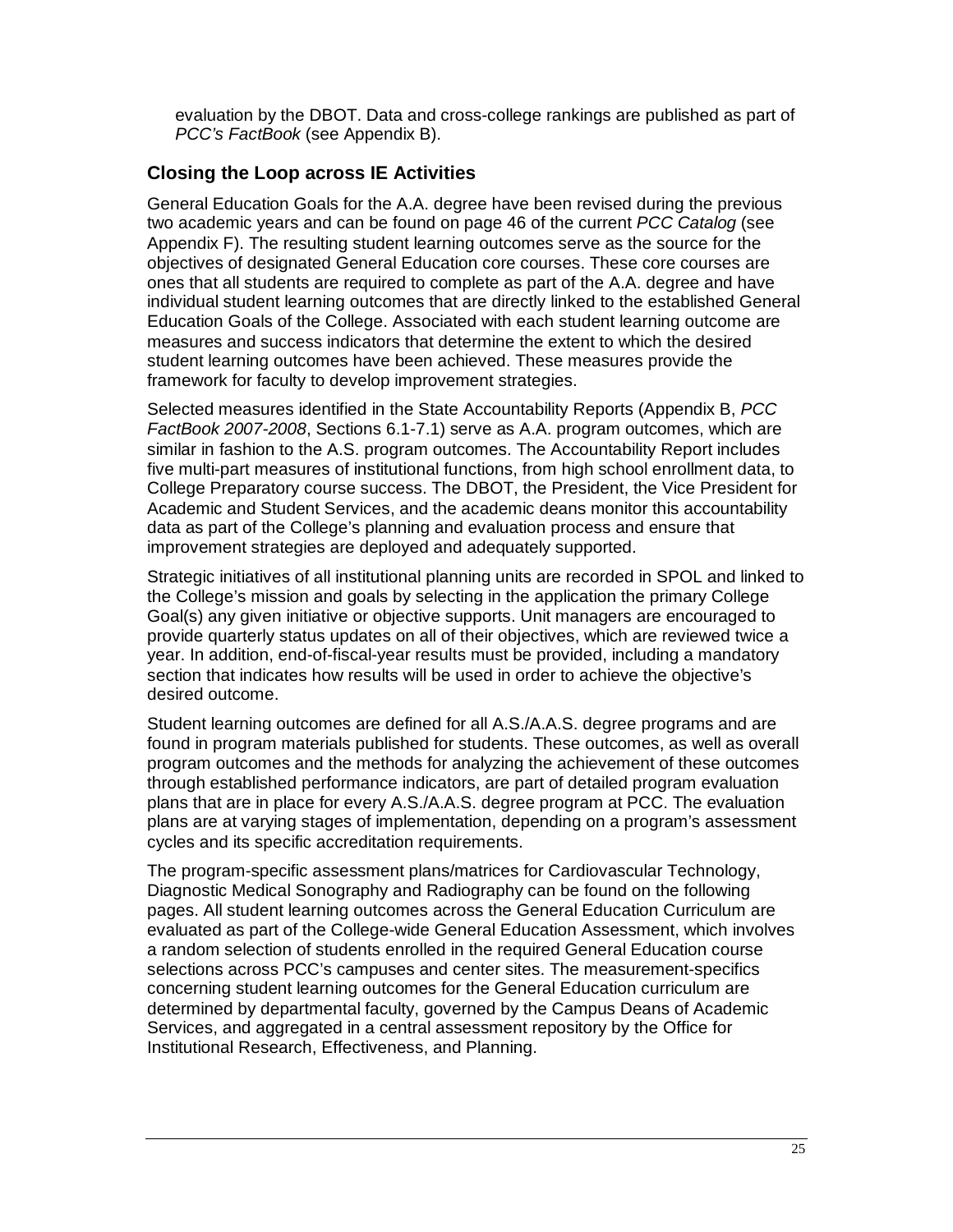#### **Cardiovascular Technology Program**

#### **Program Assessment Plan**

The Cardiovascular Technology Program has developed a resource assessment matrix to evaluate the effectiveness of program goals and expected outcomes as recommended by the program's accrediting agency, the JRC-CVT. All program goals and expected outcomes required by each graduate were developed based on the National Curriculum Guidelines as listed by the Society of Invasive Cardiovascular Professionals (PCC's accrediting body) and PCC's rigorous strategic plan. All didactic, laboratory, and clinical instruction is tailored for students to achieve the expected goals and outcomes. The program utilizes a combination of resource surveys, evaluations, and competencies to determine the effectiveness of the curriculum content. There may be additions or modifications to program goals as a result of the review and evaluation of measurement tools and action plans.

**Goal 1:** Cardiovascular Technology Program will prepare students to successfully complete th**e** Cardiovascular Credentialing International (CCI) examination.

| <b>Outcomes</b>                                                                                | <b>Measurement Tool</b>                  | <b>Time Frame</b> | <b>Person Responsible</b> | <b>Actual Outcome</b>                                                                                                            | <b>Action Plan</b> |
|------------------------------------------------------------------------------------------------|------------------------------------------|-------------------|---------------------------|----------------------------------------------------------------------------------------------------------------------------------|--------------------|
| 1. In a cohort, $60\%$<br>of graduates will<br>pass the CCI exam<br>on their first<br>attempt. | <b>CCI Exam</b><br><b>Summary Report</b> | Annually          | <b>Program Director</b>   | Re-evaluate methods<br>of instruction and<br>evaluation after first<br>class successfully<br>completes the CCI<br>registry exam. | <b>TBD</b>         |
| 2. Graduates'<br>scores on the CCI<br>exam will reflect the<br>national average<br>score.      | CCI Exam<br><b>Summary Report</b>        | Annually          | Program Director          | Re-evaluate methods<br>of instruction and<br>evaluation after first<br>class successfully<br>completes the CCI<br>registry exam. | <b>TBD</b>         |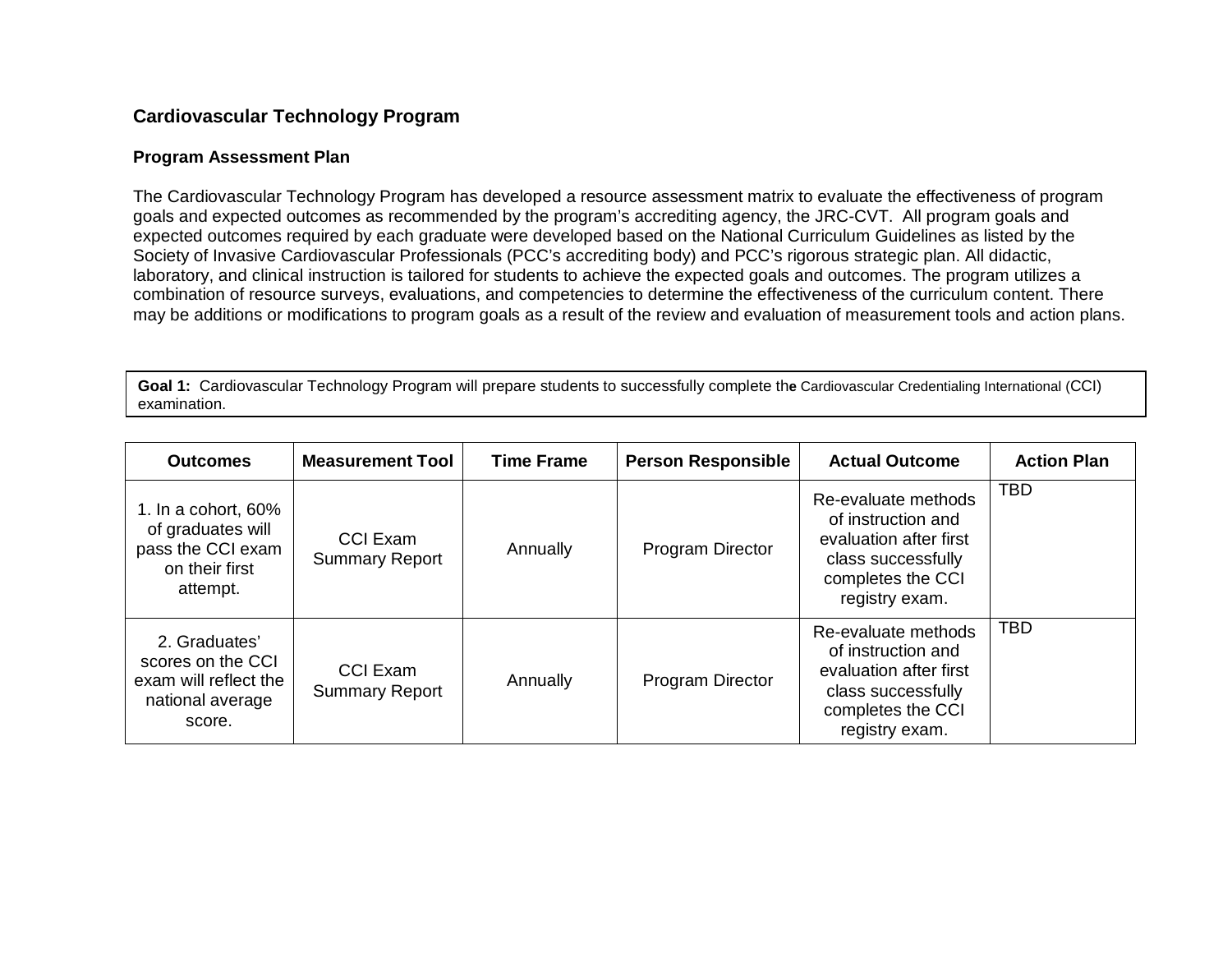Goal 2: Program will prepare students for immediate employment with minimal additional training in interventional cardiac catheterization labs.

| <b>Outcomes</b>                                                                                                                           | <b>Measurement Tool</b>                             | <b>Time Frame</b>                                 | <b>Person</b><br><b>Responsible</b>                                         | <b>Actual Outcome</b>                                                                                                            | <b>Action Plan</b> |
|-------------------------------------------------------------------------------------------------------------------------------------------|-----------------------------------------------------|---------------------------------------------------|-----------------------------------------------------------------------------|----------------------------------------------------------------------------------------------------------------------------------|--------------------|
| 1. In a cohort, 100% of<br>students will graduate<br>from the program with<br>a "C" or better in all<br>required program<br>courses.      | Genesis and<br><b>Passport Reports</b>              | <b>Every August</b>                               | Program Director                                                            | Re-evaluate methods<br>of instruction and<br>evaluation after first<br>class successfully<br>completes the CCI<br>registry exam. | <b>TBD</b>         |
| 2. Students will<br>graduate with clinical<br>competence.                                                                                 | Clinical<br>Competency<br><b>Evaluation Forms</b>   | <b>Every August</b>                               | Program Director<br>and Clinical<br>Coordinator                             | Re-evaluate methods<br>of instruction and<br>evaluation after first<br>class successfully<br>completes the CCI<br>registry exam. | <b>TBD</b>         |
| 3. Students will<br>demonstrate<br>cognitive(knowledge),<br>psychomotor (skills),<br>and affective (behavior)<br>abilities in this field. | Clinical<br>Competency<br><b>Evaluation Forms</b>   | <b>Every August</b>                               | Program Director<br>and Clinical<br>Coordinator                             | Re-evaluate methods<br>of instruction and<br>evaluation after first<br>class successfully<br>completes the CCI<br>registry exam. | <b>TBD</b>         |
|                                                                                                                                           | <b>Clinical Hands-on</b><br><b>Evaluation Forms</b> | <b>Every Term</b><br>with Clinical<br>Practicum's | Program Director,<br>Clinical Coordinator,<br>and Clinical Lab<br>Assistant | Re-evaluate methods<br>of instruction and<br>evaluation after first<br>class successfully<br>completes the CCI<br>registry exam. | <b>TBD</b>         |
|                                                                                                                                           | <b>Employer Surveys</b>                             | <b>Every August</b>                               | Affiliate<br><b>Catheterization Lab</b><br>Manager                          | Re-evaluate methods<br>of instruction and<br>evaluation after first<br>class successfully<br>completes the CCI<br>registry exam. | <b>TBD</b>         |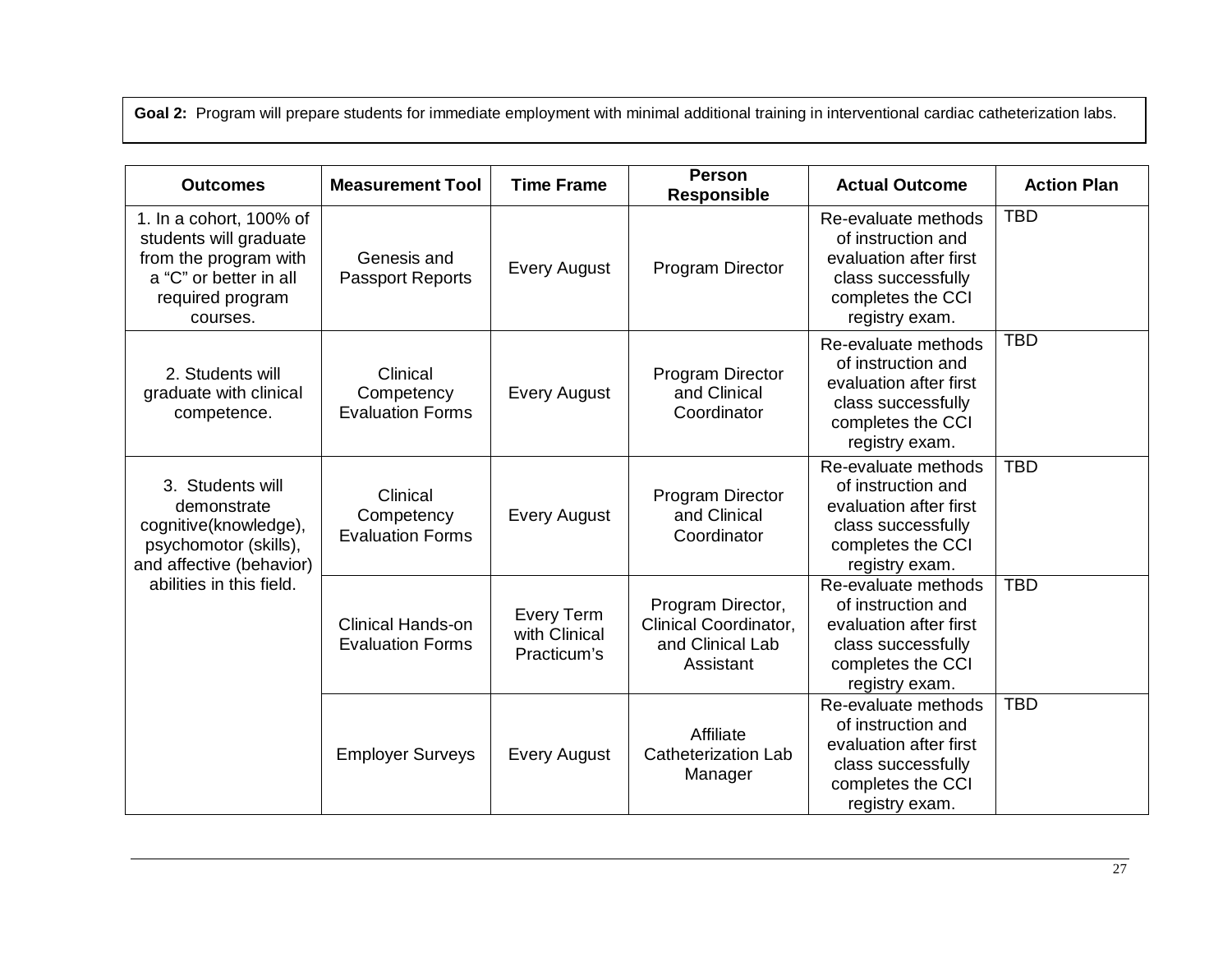**Goal 3:** The program will encourage students and graduated cardiovascular technologists to attend professional functions and subscribe to professional publications for continuing education.

| <b>Outcomes</b>                                                                                                                                                 | <b>Measurement</b><br><b>Tool</b>                                                                    | <b>Time Frame</b>                   | <b>Person</b><br><b>Responsible</b> | <b>Actual Outcome</b>                                                                                                            | <b>Action Plan</b> |
|-----------------------------------------------------------------------------------------------------------------------------------------------------------------|------------------------------------------------------------------------------------------------------|-------------------------------------|-------------------------------------|----------------------------------------------------------------------------------------------------------------------------------|--------------------|
| 1. Students will<br>demonstrate<br>professional<br>development and<br>growth.                                                                                   | Society of<br>Invasive<br>Cardiovascular<br>Professionals<br>(SICP) Registry<br><b>Review Course</b> | <b>Every August</b>                 | Program Director                    | Re-evaluate methods<br>of instruction and<br>evaluation after first<br>class successfully<br>completes the CCI<br>registry exam. | <b>TBD</b>         |
| 2. Graduates will<br>demonstrate a desire<br>to continue education<br>by cross training in<br>another RCIS modality<br>or pursuing a higher<br>academic degree. | <b>Graduate Survey</b>                                                                               | Evaluated 1 year<br>post-graduation | Program Director                    | Re-evaluate methods<br>of instruction and<br>evaluation after first<br>class successfully<br>completes the CCI<br>registry exam. | <b>TBD</b>         |
| 3. Graduates will<br>subscribe to free<br>professional<br>publications to<br>enhance clinical<br>knowledge and<br>complete CE point<br>requirements.            | <b>Graduate Survey</b>                                                                               | Evaluated 1 year<br>post-graduation | Program Director                    | Re-evaluate methods<br>of instruction and<br>evaluation after first<br>class successfully<br>completes the CCI<br>registry exam. | <b>TBD</b>         |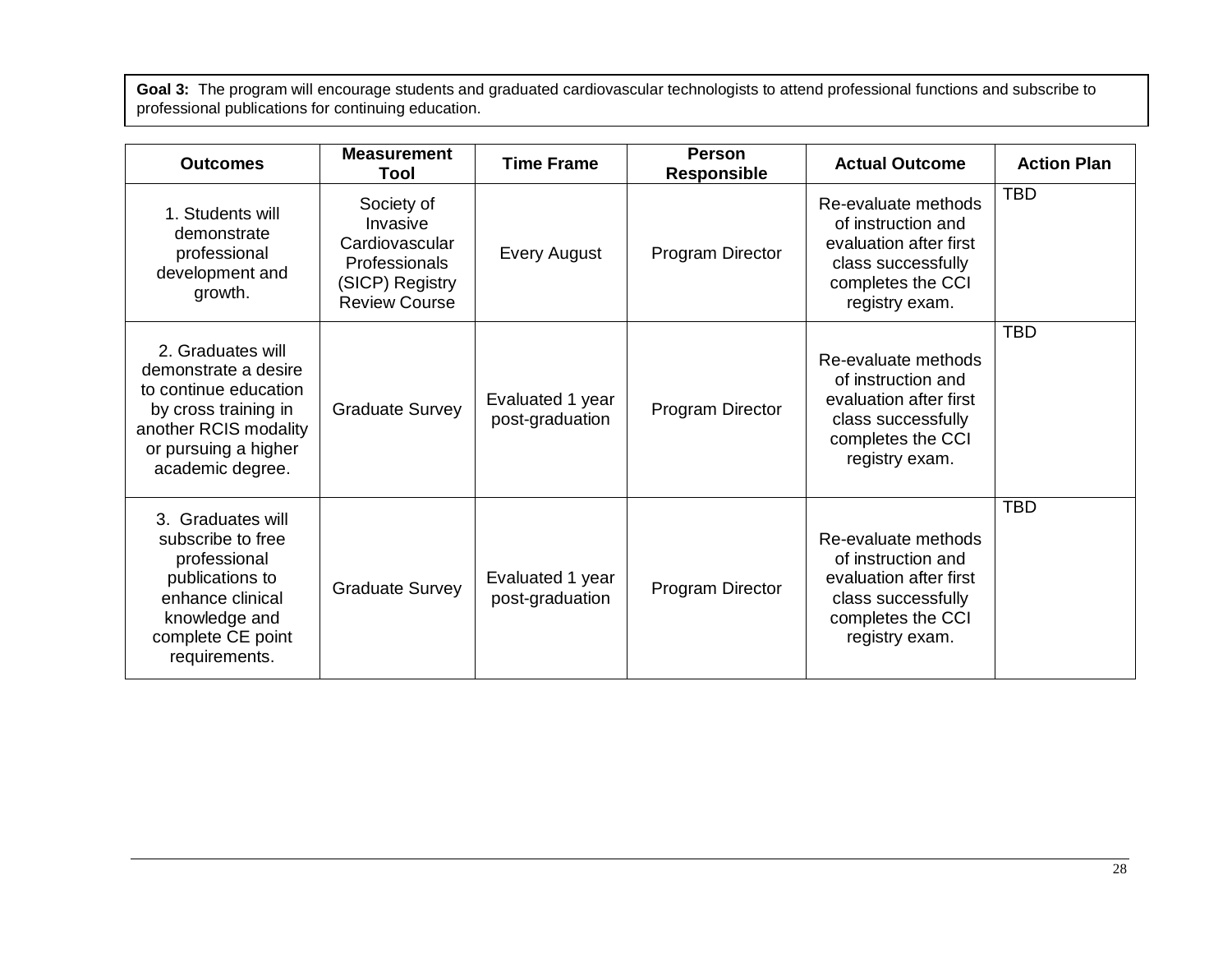#### **Diagnostic Medical Sonography Program**

#### **Program Assessment Plan**

The Diagnostic Medical Sonography Program is a new medical imaging program at PCC. As part of the process of self study and initial program accreditation, the following assessment plan will be utilized to help establish a rigorous, broad based self-evaluation and program assessment. This assessment plan presents program goals, intended outcomes, measurement tools, and timeframes for each goal. Actual Outcomes and resultant action plans will be updated after the graduation of the first class.

**Goal 1**: The program will prepare student sonographers to successfully complete the American Registry for Diagnostic Medical Sonography (ARDMS) examination.

| <b>Outcomes</b>                                                                        | <b>Measurement Tool</b>                       | <b>Time Frame</b> | <b>Person Responsible</b> | <b>Actual Outcome</b> | <b>Action Plan</b> |
|----------------------------------------------------------------------------------------|-----------------------------------------------|-------------------|---------------------------|-----------------------|--------------------|
| Graduates will pass<br><b>ARDMS</b> examination<br>on their first attempt.             | <b>ARDMS</b><br>examination<br>summary report | Annually          | Program Director          | <b>TBD</b>            | <b>TBD</b>         |
| Graduates' scores on<br><b>ARDMS</b> examination<br>will reflect national<br>averages. | <b>ARDMS</b><br>examination<br>summary report | Annually          | Program Director          | <b>TBD</b>            | <b>TBD</b>         |
| Graduates' scores on<br><b>ARDMS</b> examination<br>will reflect state<br>averages.    | <b>ARDMS</b><br>examination<br>summary report | Annually          | Program Director          | <b>TBD</b>            | <b>TBD</b>         |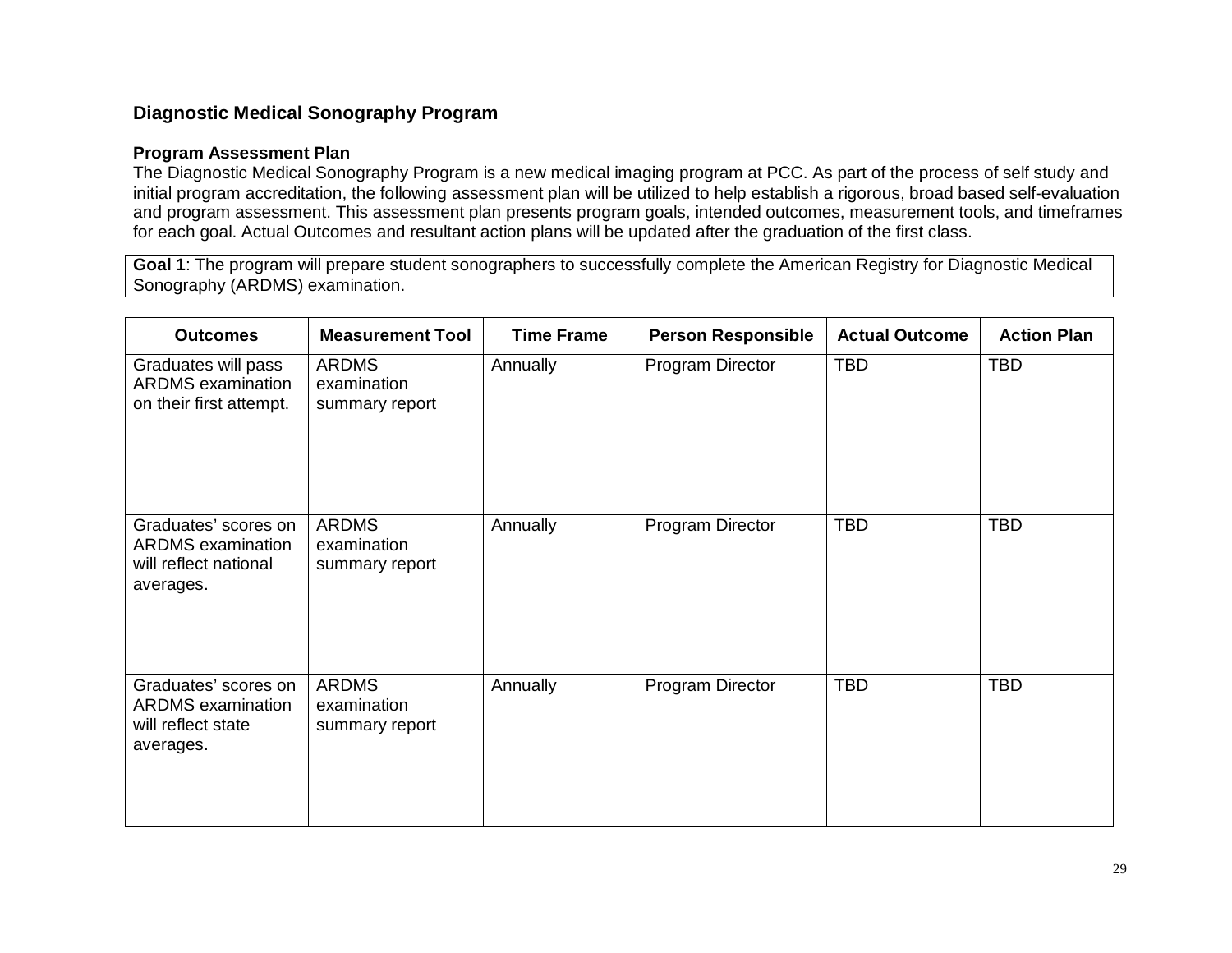**Goal 2**: The program will prepare students for immediate employment in diagnostic sonography by providing opportunities to master competencies in technical skills, patient care practices, critical thinking situations, problem-solving skills, and effective communication.

|                | <b>Outcomes</b>                                                                                                | <b>Measurement Tool</b>                                                             | <b>Time Frame</b>                 | <b>Person Responsible</b>   | <b>Actual Outcome</b> | <b>Action Plan</b> |
|----------------|----------------------------------------------------------------------------------------------------------------|-------------------------------------------------------------------------------------|-----------------------------------|-----------------------------|-----------------------|--------------------|
|                | 1. The majority of<br>each entering<br>class will<br>ultimately<br>graduate from<br>the program.               | Class rosters for<br>SON1000 and<br><b>SON2122C</b>                                 | Annually in<br>December           | Program Director            | <b>TBD</b>            | <b>TBD</b>         |
| 2 <sub>1</sub> | Students will<br>graduate with<br>clinical<br>competence.                                                      | Clinical competency<br>evaluation forms                                             | Annually in<br>December           | Program Director            | <b>TBD</b>            | <b>TBD</b>         |
|                | 3. Students will<br>demonstrate<br>critical thinking,<br>problem solving,<br>and<br>communication<br>skills.   | Clinical competency<br>form, lab<br>simulations, and<br>classroom<br>demonstrations | During and at end<br>of each term | <b>Clinical Coordinator</b> | <b>TBD</b>            | <b>TBD</b>         |
|                | 4. Graduates<br>indicate they<br>were adequately<br>prepared to<br>perform as entry-<br>level<br>sonographers. | Graduate surveys                                                                    | One year post-<br>graduation      | Program Director            | <b>TBD</b>            | <b>TBD</b>         |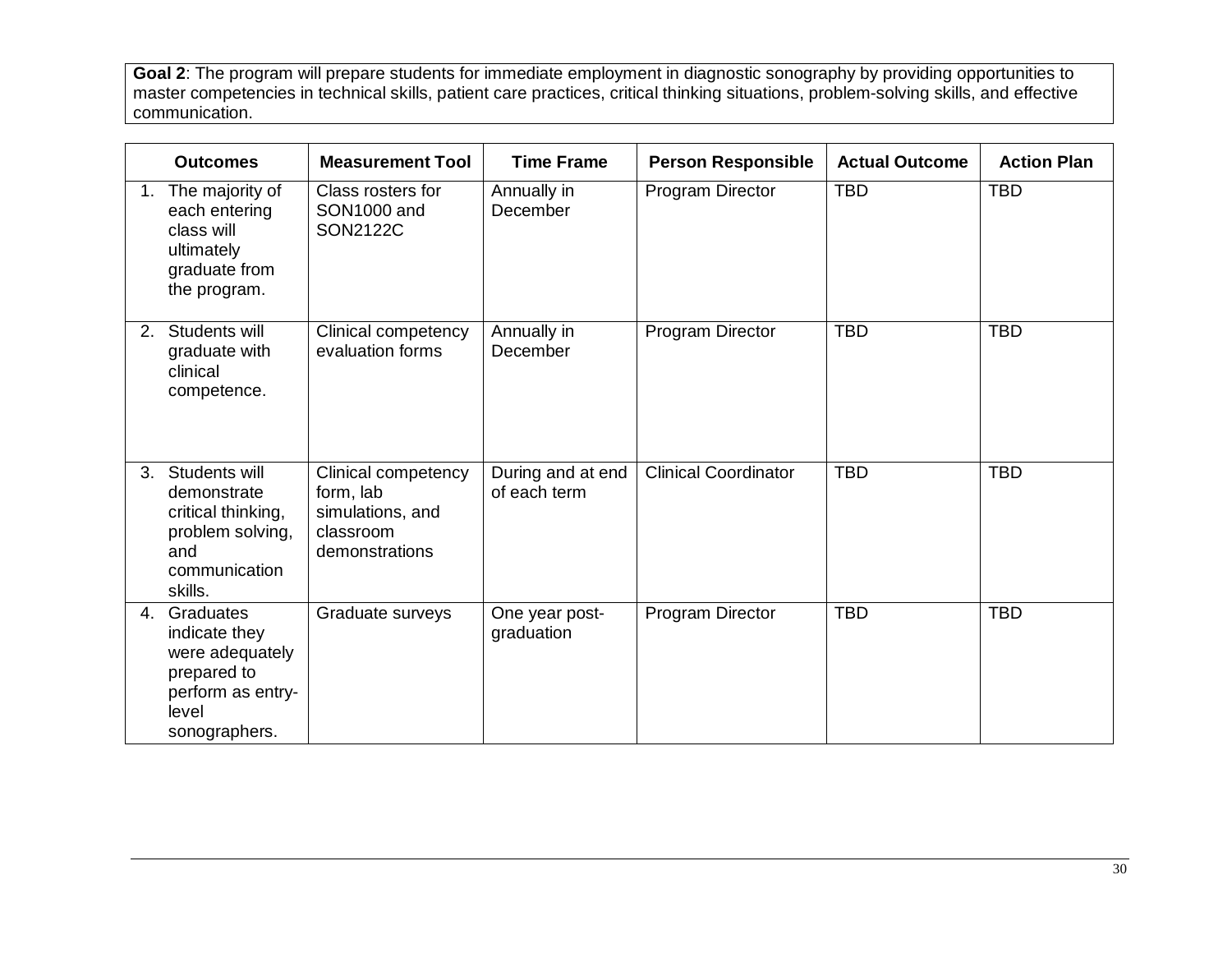**Goal 3**: Program will encourage student sonographers to attend and/or participate in professional society functions and continual educational experiences.

|    | <b>Outcomes</b>                                                                                                                                                                                                    | <b>Measurement Tool</b>                                        | <b>Time Frame</b>                       | <b>Person Responsible</b> | <b>Actual Outcome</b> | <b>Action Plan</b> |
|----|--------------------------------------------------------------------------------------------------------------------------------------------------------------------------------------------------------------------|----------------------------------------------------------------|-----------------------------------------|---------------------------|-----------------------|--------------------|
| 1. | Students will<br>demonstrate<br>professional<br>development and<br>growth.                                                                                                                                         | Attendance at state<br>or national<br>sonography<br>conference | Evaluated in<br>August of each<br>year. | Program Director          | <b>TBD</b>            | <b>TBD</b>         |
| 2. | Graduates will<br>demonstrate<br>desire to<br>continue<br>education by<br>gaining<br>additional<br>certification(s) in<br>other<br>sonography<br>concentrations,<br>or by pursuing a<br>higher academic<br>degree. | Graduate survey                                                | One year post-<br>graduation            | Program Director          | <b>TBD</b>            | <b>TBD</b>         |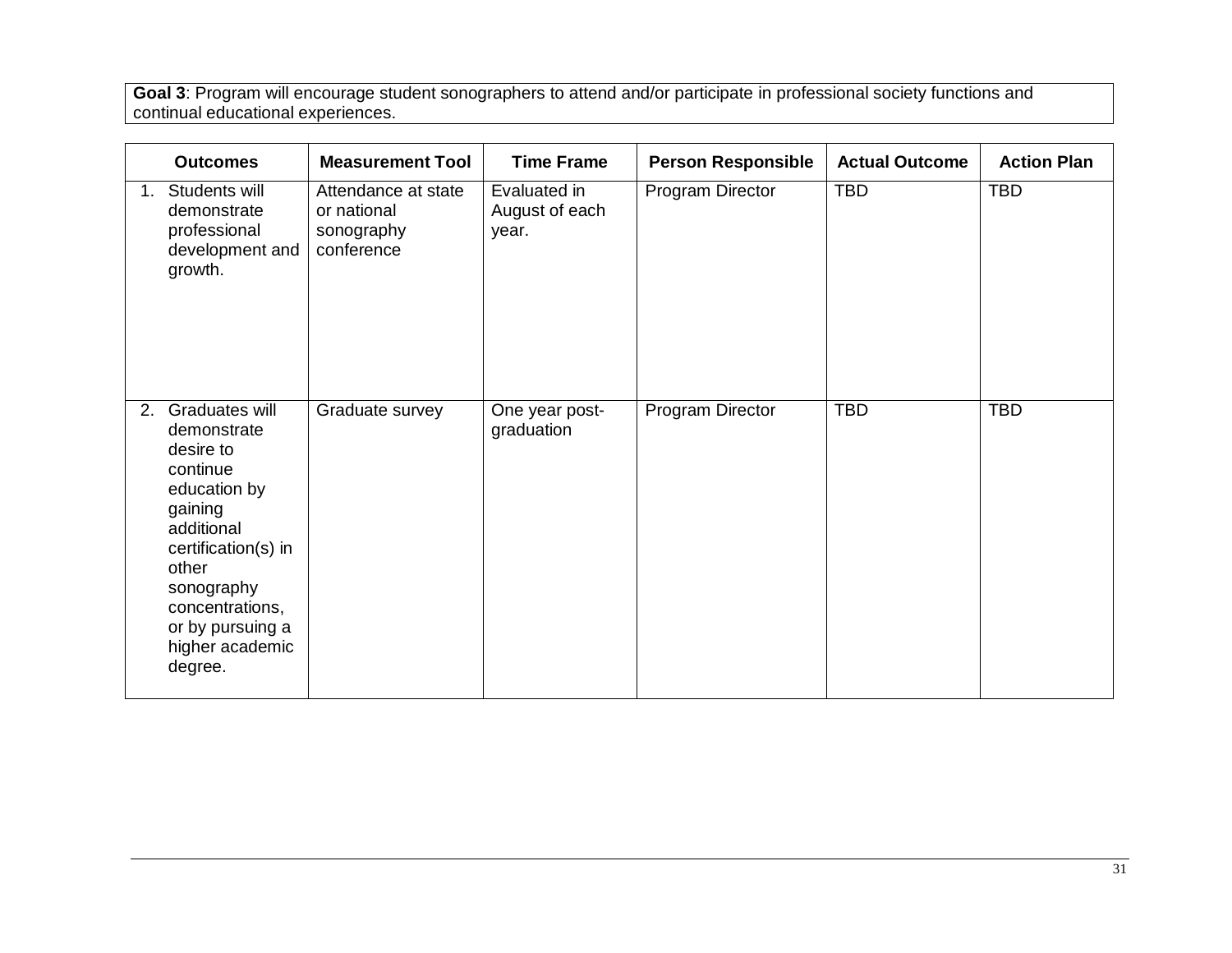**Goal 4**: Program will encourage student sonographers to maintain high professional ethics and practices as they serve the needs of the community as sonographers.

| <b>Outcomes</b>                                                                                                                    | <b>Measurement Tool</b> | <b>Time Frame</b> | <b>Person Responsible</b> | <b>Actual Outcome</b> | <b>Action Plan</b> |
|------------------------------------------------------------------------------------------------------------------------------------|-------------------------|-------------------|---------------------------|-----------------------|--------------------|
| Graduates will<br>$1_{\cdot}$<br>indicate that they<br>practice within the<br>legal and ethical<br>framework of the<br>profession. | Graduate survey         | Annually          | Program Director          | <b>TBD</b>            | <b>TBD</b>         |
| Employers will<br>2.<br>indicate<br>satisfaction with<br>graduates'<br>professional<br>ethics and<br>practices.                    | Employer survey         | Annually          | Program Director          | <b>TBD</b>            | <b>TBD</b>         |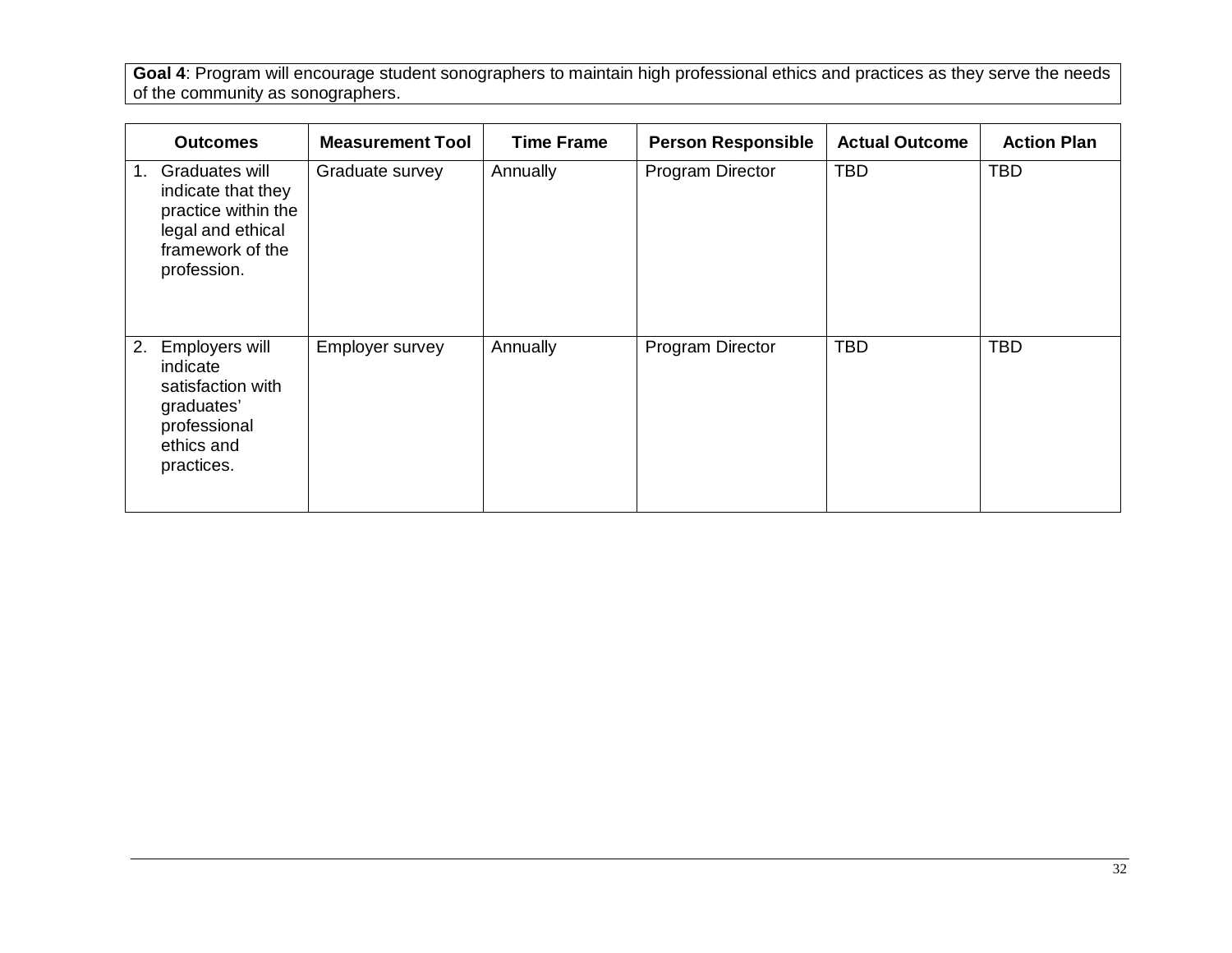### **Radiography**

### **Program Assessment Plan**

**Goal 1:** The program will prepare student radiographers to successfully complete the American Registry of Radiologic Technologists (ARRT) examination.

| <b>Outcomes</b>                                                                                         | <b>Measurement Tool</b>                          | <b>Benchmark</b>                                                              | <b>Time Frame</b> | <b>Person Responsible</b> |
|---------------------------------------------------------------------------------------------------------|--------------------------------------------------|-------------------------------------------------------------------------------|-------------------|---------------------------|
| Graduates will pass<br>the ARRT<br>examination on their<br>first attempt.                               | <b>ARRT Examination</b><br><b>Summary Report</b> | A 75% pass rate for<br>first-time test takers                                 | Annually          | Program Manager           |
| Graduates' scores<br>2 <sup>1</sup><br>on the ARRT<br>examination will<br>reflect national<br>averages. | <b>ARRT Examination</b><br><b>Summary Report</b> | Average class score<br>requirements will vary<br>with the national<br>average | Annually          | Program Manager           |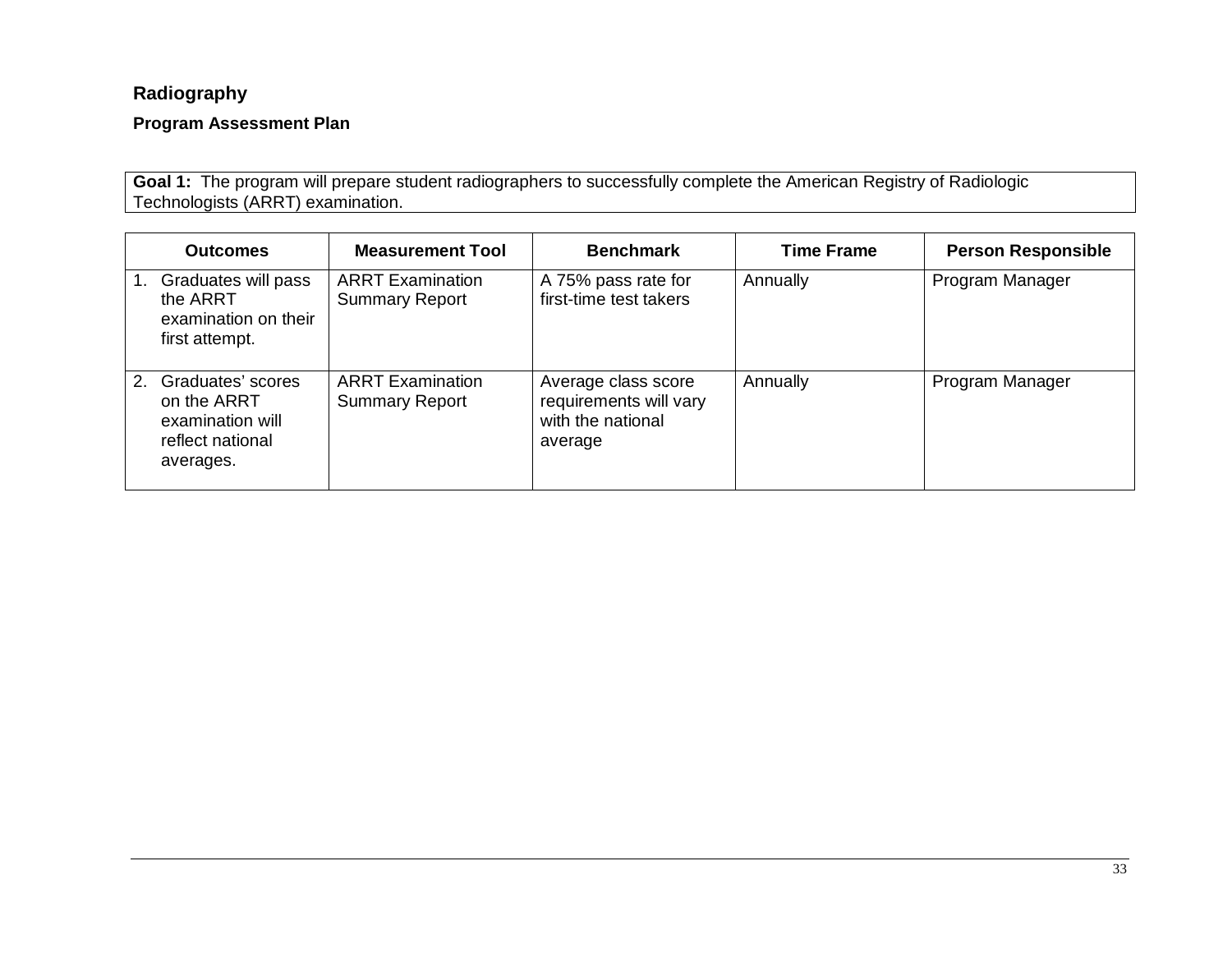**Goal 2:** The program will prepare graduates for immediate employment in diagnostic radiology by providing opportunities to master competencies in technical skills, patient care practices, critical thinking situations, problem solving skills and effective communication.

| <b>Outcomes</b>                                                                                                            | <b>Measurement Tool</b>                                       | <b>Benchmark</b>                                                                                        | <b>Time Frame</b>                                             | <b>Person Responsible</b>                                                    |
|----------------------------------------------------------------------------------------------------------------------------|---------------------------------------------------------------|---------------------------------------------------------------------------------------------------------|---------------------------------------------------------------|------------------------------------------------------------------------------|
| 1. The majority of each<br>entering class will<br>ultimately graduate<br>from the program.                                 | Roll sheets from<br><b>Orientation and Seminar</b><br>Courses | A 75% or greater will<br>successfully complete<br>the program                                           | Evaluated for each<br>graduating class                        | Program Manager                                                              |
| 2. Students will<br>graduate with clinical<br>competence.                                                                  | <b>Clinical Competency</b><br><b>Evaluation Forms</b>         | Completion of 100% of<br><b>ARRT</b><br>required/mandated<br>competencies                               | Evaluated for each<br>graduating class                        | <b>Clinical Coordinator and</b><br>Program Manager                           |
| 3. Students will<br>demonstrate critical<br>thinking, problem<br>solving, and<br>communication skills.                     | <b>Clinical Competency</b><br><b>Evaluation Forms</b>         | Achievement of 2 or<br>greater on clinical<br>competency for item 1,<br>6, and 7 on competency<br>form. | Evaluated at the<br>conclusion of each<br>clinical competency | <b>Clinical Instructor</b><br><b>Clinical Coordinator</b><br>Program Manager |
|                                                                                                                            | Classroom<br>demonstration                                    | Satisfactory<br>achievement of<br>positioning simulations.                                              | Evaluated in<br>Positioning I, II, and<br>III.                | <b>Clinical Coordinator</b>                                                  |
|                                                                                                                            |                                                               | Case-study<br>presentations<br>completed with a grade<br>of 75% or better                               | Evaluated in<br>Positioning III.                              | <b>Clinical Coordinator</b>                                                  |
| 4. Graduates will<br>indicate that they<br>were adequately<br>prepared to perform<br>as entry-level<br>radiographers.      | <b>Graduate Survey</b>                                        | A total of 46 points or<br>greater on Parts II-V,<br>questions 1-16 on<br>survey                        | Evaluated 1 year after<br>graduation from<br>program          | Program Manager                                                              |
| 5. Employers will<br>indicate that<br>graduates were<br>adequately prepared<br>to perform as entry-<br>level radiographers | <b>Employer Survey</b>                                        | A total of 60 points or<br>greater on Parts II-V,<br>questions 1-20 of the<br>survey                    | Evaluated 1 year after<br>graduation from<br>program          | Program Manager                                                              |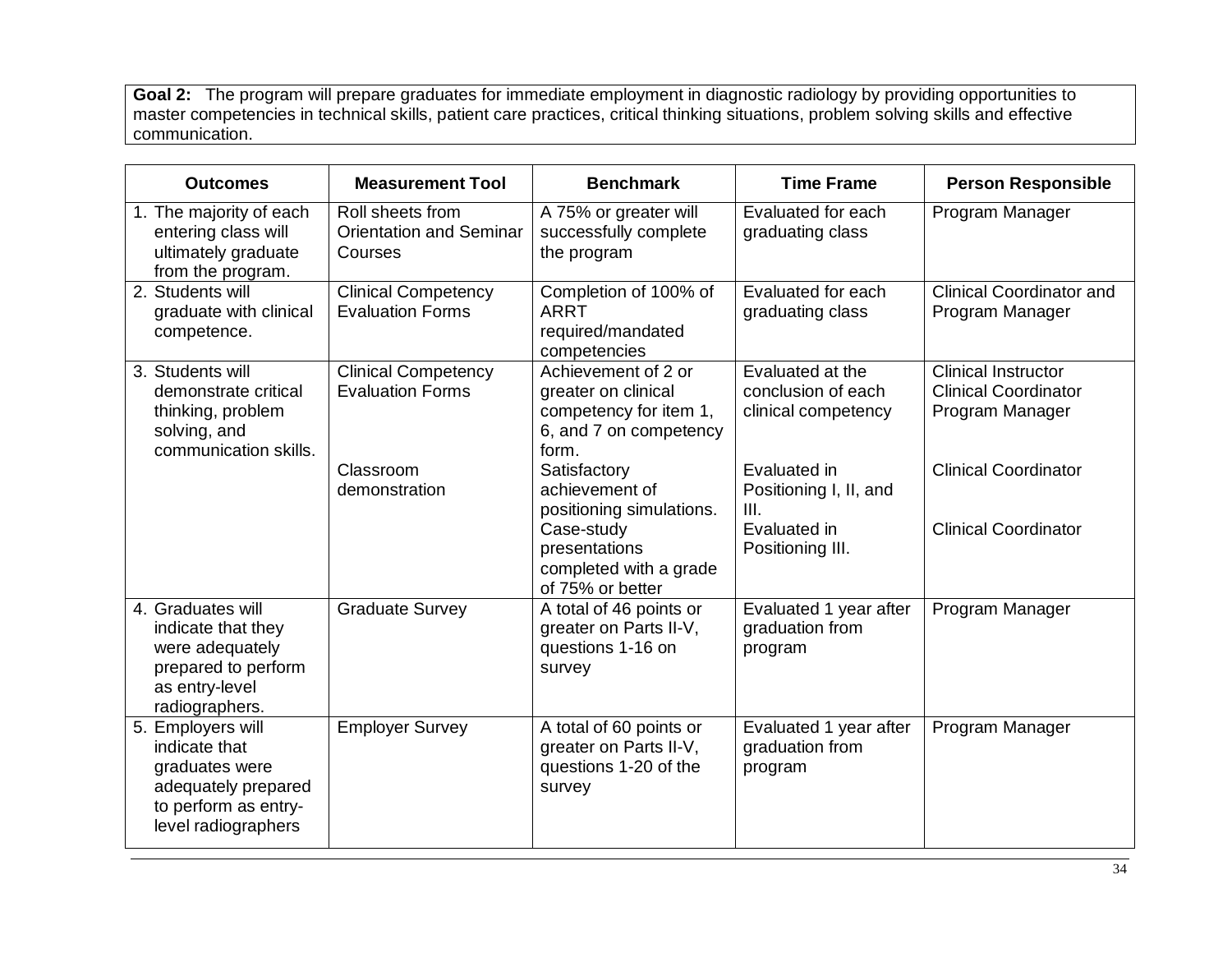**Goal 3**: The program will encourage student radiographers to attend and/or participate in professional functions and continuing professional education.

| <b>Outcomes</b>                                                           | <b>Measurement Tool</b>                                                                                                        | <b>Benchmark</b>                                                                                                                                | <b>Time Frame</b>                     | <b>Person Responsible</b> |
|---------------------------------------------------------------------------|--------------------------------------------------------------------------------------------------------------------------------|-------------------------------------------------------------------------------------------------------------------------------------------------|---------------------------------------|---------------------------|
| 1. Students will<br>demonstrate<br>professional<br>development and growth | Attendance at West<br><b>Coast Educators</b><br>Council of Radiologic<br>Technologists (WCEC)<br>or Atlanta Society<br>seminar | At least 75% of each<br>graduating class will<br>attend a state or<br>national seminar.                                                         | Evaluated in April of<br>each year    | Program Manager           |
|                                                                           | <b>Graduate Survey</b>                                                                                                         | At least 25% of<br>respondents will<br>indicate a desire to<br>continue their education<br>by cross training or<br>achieving a higher<br>degree | Evaluated 1 year after<br>graduation. | Program Manager           |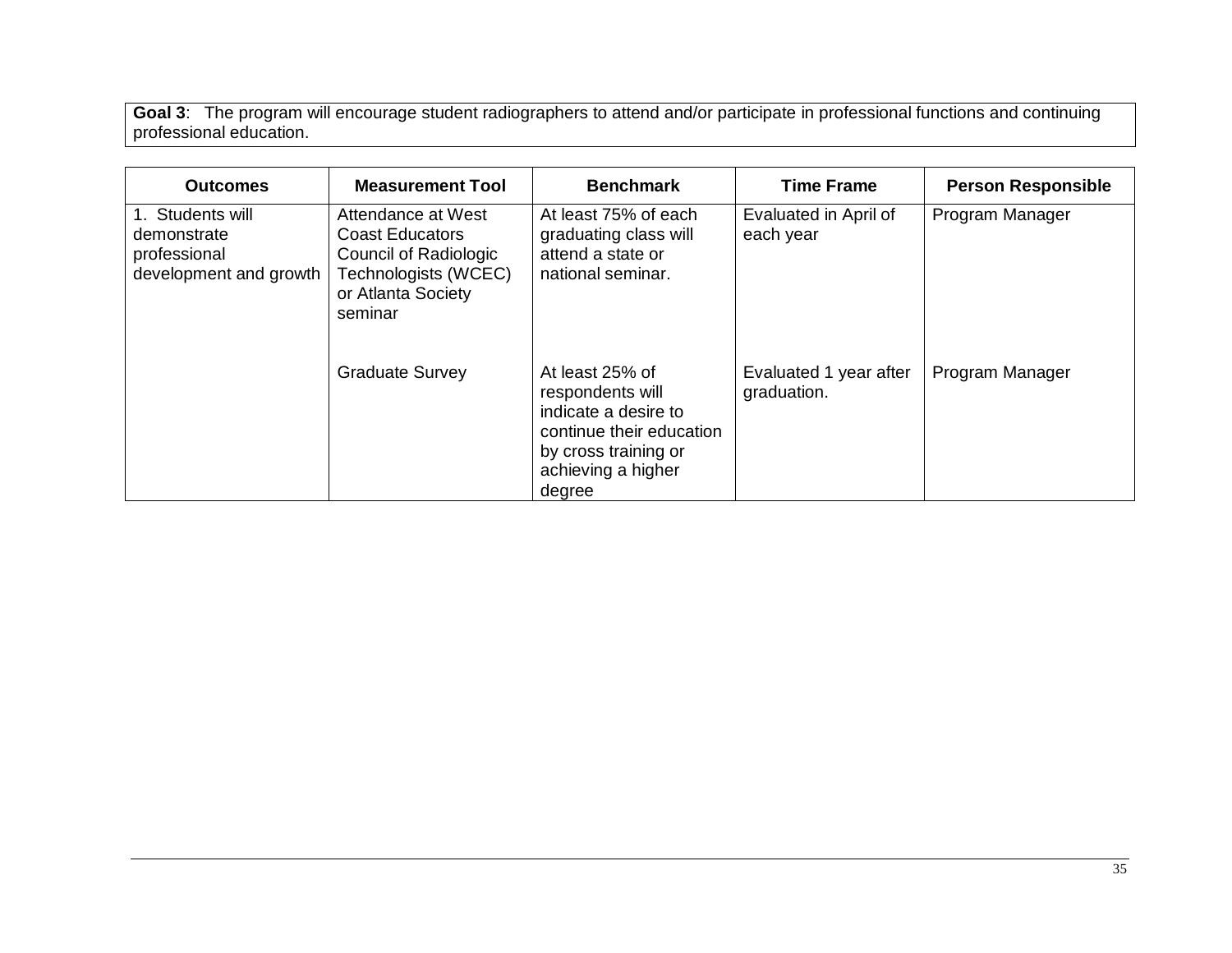**Goal 4:** Encourage student radiographers to maintain high professional ethics and practices as they serve the needs of the community as radiographers.

| <b>Outcomes</b>                                                        | <b>Measurement Tool</b>                                            | <b>Benchmark</b>         | <b>Time Frame</b>    | <b>Person Responsible</b>   |
|------------------------------------------------------------------------|--------------------------------------------------------------------|--------------------------|----------------------|-----------------------------|
| 1. Students must satisfy<br>professionalism<br>segment of all clinical | <b>Clinical Evaluations for</b><br>Clinic I-VI                     | 28 of 35 possible points | End of each semester | <b>Clinical Coordinator</b> |
| education evaluations,<br>midterm evaluations,                         | <b>Midterm Evaluation</b>                                          | 24 of 30 possible points | Mid semester         | <b>Clinical Coordinator</b> |
| technologist evaluations,<br>and Part V of Employer<br>Survey          | <b>Technologist Evaluation</b><br>of Students items 5, 6,<br>and 7 | 9 of 15 possible points  | End of each semester | <b>Clinical Coordinator</b> |
|                                                                        | Employer Survey Part V                                             | 12 of possible 16 points | Annually             | Program Manager             |